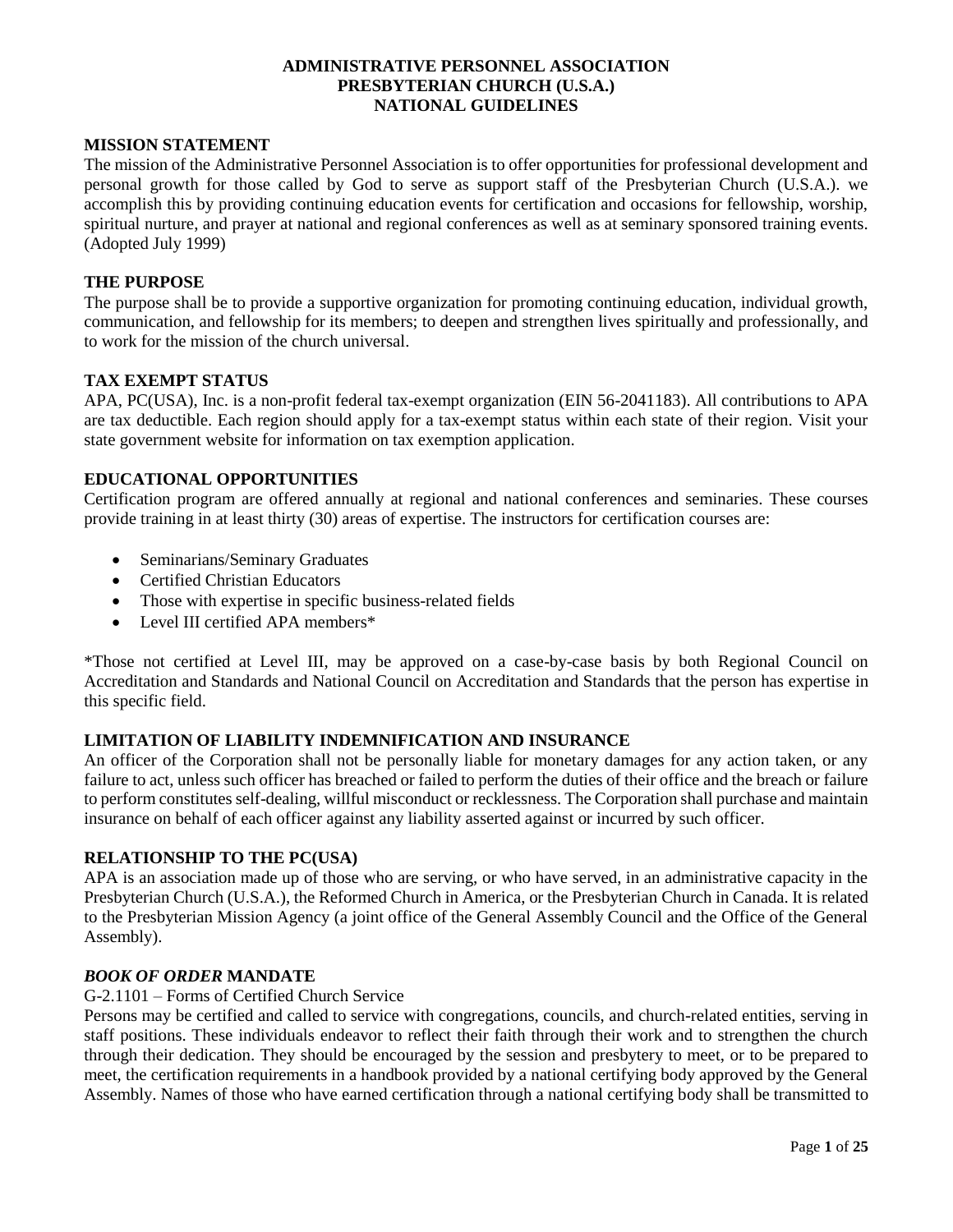the appropriate body of the General Assembly, which will forward them to the stated clerk of the presbyteries in which those persons labor.

### G-2.1101 – Presbytery and Certified Church Service

The presbytery shall encourage sessions to make continuing education funds and time available to those seeking certification, and shall affirm the skill and dedication of these certified persons by providing a service of recognition at the time of certification. The presbytery may grant the privilege of voice at all its meetings to persons in certified church service.

### **VOTING PROCEDURES OF THE ORGANIZATION**

The Council will vote on items prior to being brought to the membership at the national business meeting. The Council and committee reports are presented for approval by the Council. In order to provide continued growth and administrative leadership, changes may be approved throughout the year.

These changes will be effective upon approval by the Council with notification to the membership.

The Council has the authority to make recommendations as to dues increases or any other business which needs to be voted upon by the general membership or take such action as necessary in the interim between stated meetings, such actions to be ratified at the next stated meeting.

The membership votes on changes in the dues structure, Bylaws, and the election of National Officers.

### **AMENDMENTS**

The APA Bylaws are the be fully reviewed in the odd years by the Bylaws Committee. Bylaw amendments must be submitted one hundred and twenty (120) days prior to the national business meeting to the Bylaws Committee chair to be reviewed by the Bylaws Committee. To adopt, amend, rescind, or suspend these bylaws a two-thirds vote is required by those eligible and in attendance at the national business meeting.

Standard editing procedures will be used (i.e. strike-through, bold, italics, etc.) when changing official APA documents (i.e. Operations Manual).

## **BACKGROUND CHECKS**

A background check will be performed on all potential national officers by the President-Elect. Once the background check has been completed, a notation will be made in the electronic records of APA that the search was conducted and noting the date of the search. All paper documentation will then be shredded once the notation is made in the electronic database. If an issue arises as a result of the search, the National President will be notified immediately for proper handling. It is the member's right to request disclosure of the nature and scope of the report.

It is strongly recommended that regions also adopt a policy of background checks on all elected officers.

#### **STANDARDS OF ETHICAL CONDUCT**

The Standards of Ethical Conduct will be required and included with the membership registration for new and existing membership.

### **REGIONS OF APA**

APA is divided geographically into seven (7) regions. All regions of APA are governed by the Bylaws, a Manual of Operations, and Committee Guidelines approved by the national organization.

The regions are as follows:

- Heartland Indiana, Kentucky, Michigan, Ohio, Illinois, Iowa, Kansas, Minnesota, Missouri, and Wisconsin
- Mid-Atlantic Delaware, Maryland, North Carolina, South Carolina, Virginia, Washington D.C., and West Virginia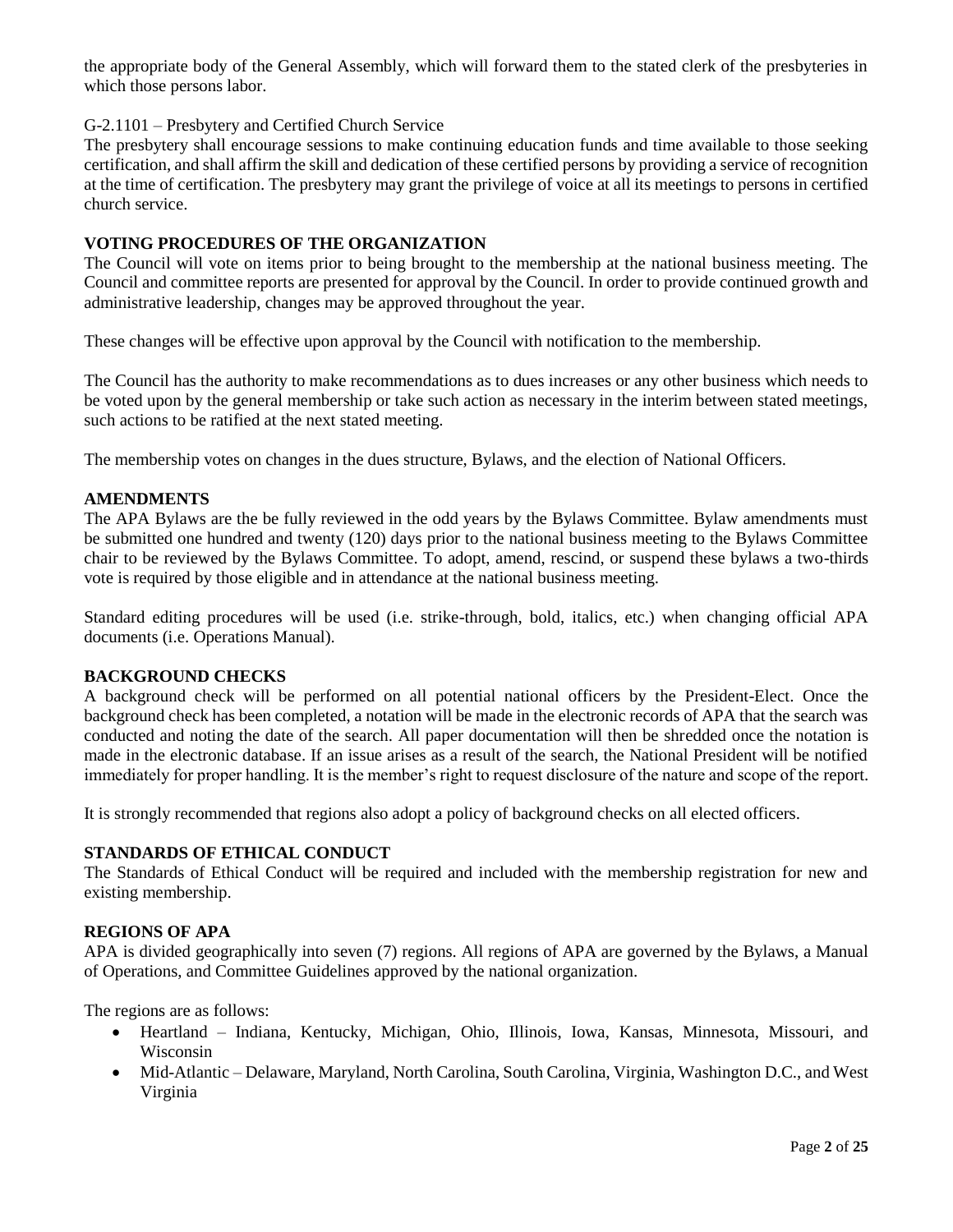- Northeast Connecticut, Main, Massachusetts, New Hampshire, New Jersey, New York, Pennsylvania, Rhode Island, and Vermont
- Pacific Alaska, California, Hawaii, Nevada, Oregon, and Washington
- Rocky Mountain Colorado, Idaho, Montana, Nebraska, North Dakota, South Dakota, Utah, and Wyoming
- Southeast Alabama, Florida, Georgia, Mississippi, and Tennessee
- Southwest Arizona, Arkansas, Louisiana, New Mexico, Oklahoma, and Texas

For a region to maintain active membership, it must comply with the Manual of Operations and Bylaws and comply with the requirements set by the Council on Accreditations and Standards. Should a region fail to comply with the aforementioned, a written notification will be sent to the regional president and Council outlining the area(s) of non-compliance, and the region will have thirty (30) days to come into compliance. Should the region not come into compliance, the Council may remove the region from the national organization. Should this occur, the individual members of the disbanded region may continue their membership and will be assigned to a region in close proximity of their home.

# **FORMING A NEW REGION**

- A group of APA members meet and unanimously decide they wish to establish a new region.
- The group shall elect officers as outlined in the Manual of Operations and Bylaws.
- The group shall decide on a name for the new region.
- The President of the new region shall write a letter to the National President requesting the group become a new region.
- The National President will communicate with the Council to grant permission for the formation of the new region.
- The new region shall proceed with coordinating education events with the Council on Accreditations and Standards chairperson.
- The treasurer of the new region will open a bank account under the name of APA PC(USA) with APA's nonprofit status to maintain the finances of the region.
- When a new region is formed, annual membership dues (if paid by member) for the previous calendar year (if not paid by another region) shall be paid to the new region.

## **INACTIVE REGION**

If a region should become "inactive", the dues of the members of that region will be restricted for the "inactive" region for a period of three (3) years. After that time, the funds will revert to the general fund of APA. The region must request that they be placed on the "inactive" status.

## **MERGING EXISTING REGIONS**

If a region can no longer comply with the Bylaws of this organization, the highest ranking regional officer should immediately contact the National President seeking guidance or to request a merge. The National Executive Board will discuss and determine the most appropriate region and effective date for the merge with approval from the Council. When two (2) active regions merge, the existing funds will be merged and a suitable name for the new region will be selected by the two (2) merging regions. At no time does a region have the authority to decline/accept the merger/incoming members. Council decisions are made in the interest of the organization and its members as a whole. In the even it becomes necessary for the two (2) regions to merge, this process should be followed:

- The Regional Executive Board of the region requesting a merger should schedule a meeting either electronically, conference call, or face-to-face to discuss and vote on the future of the region/merge.
- If the decision of the vote is to merge with another region, then this action should be communicated by the Regional President to the regional members immediately. (Within five (5) days of that meeting.)
- The Regional President, or highest-ranking officer, sends a letter to the National President within ten (10) days of the meeting date requesting that the region merge with another. Letter is to include copies of the regional meeting minutes and financials.
- The National Executive Board will meet either electronically, by conference call, or face-to-face and determine the most appropriate region for the merge.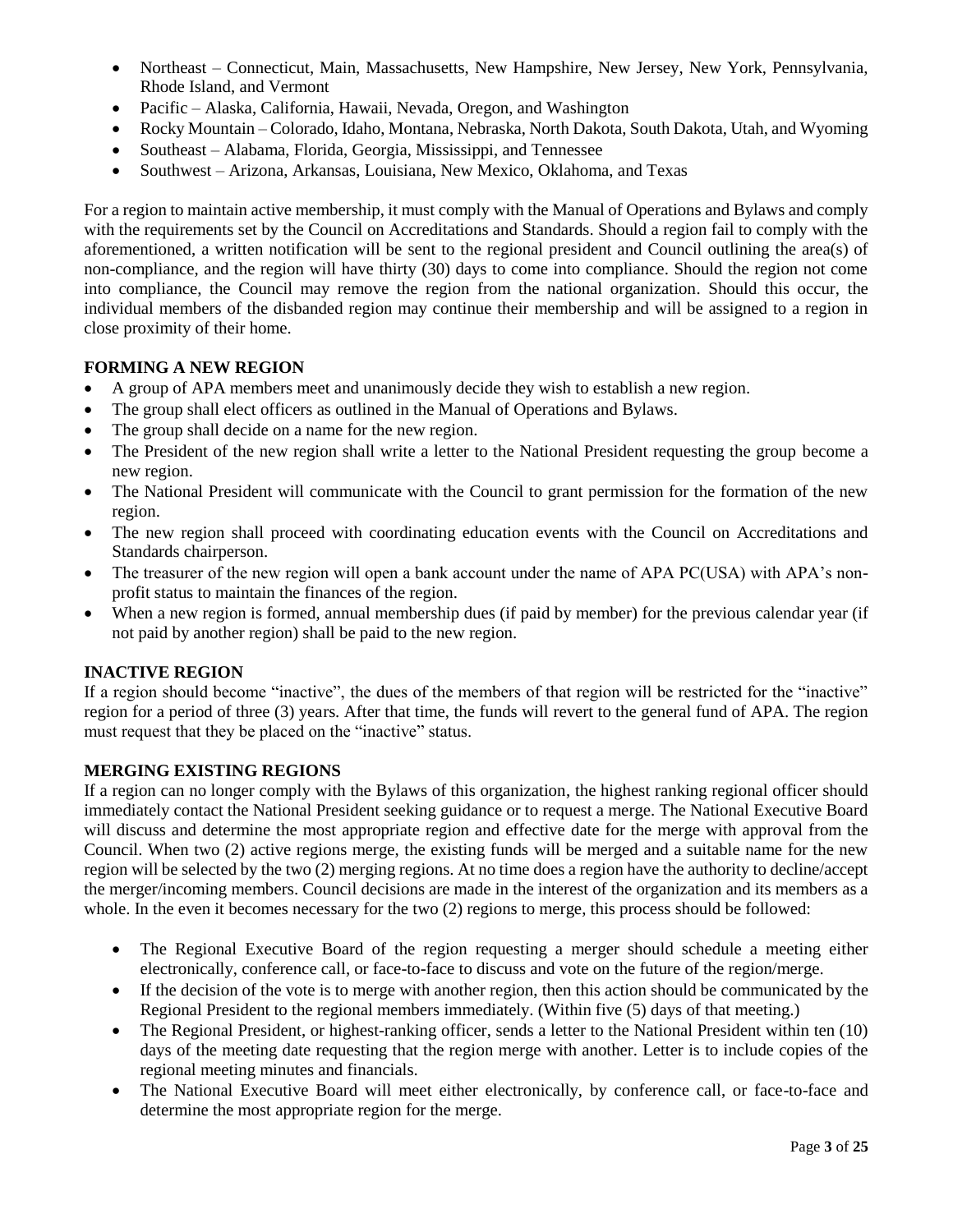- The National Executive Board decision will be made with the interest of APA and its members as a whole. At no time does a region have the authority to accept/decline the merger. If either region has concerns about the process, they are to express those concerns to the National President.
- The recommendation will be brought forth by the National Executive Board to the Council for electronic vote.
- The National President will send a letter to both regional presidents within five (5) days of the completion of the voting to inform them of the merge. Once the merge is finalized, the Executive Board of the region requesting the merge is null and void upon the merge. However, all members are eligible to hold office at the next regularly scheduled regional conference of the newly formed region.
- Each regional president is responsible for communicating the decision to their membership.
- Funds from the dissolved region will be forwarded to the new region.
- The National President will announce the merge electronically to include the new region's name.

# **STARTING A LOCAL APA CHAPTER**

- Invite the administrative assistants, secretaries, receptionists, and other support staff members of churches in the local presbytery (not just APA members) to a luncheon meeting. Advise that a speaker (such as a presbytery executive, a business professional, or local safety expert) will address the group.
- Plan to speak to the assembled group about the benefits of APA.
- Have copies of APA brochures, Bylaws, Manual of Operations, Committee Guidelines, and flyers about regional and national conferences available.
- Once the need for a local chapter has been established, developing the program will ensue. Determine: frequency of meetings, the need for a mission statement, if continuing education classes are the be offered, etc.
- Review Bylaws and decide what officers will be needed to function as a group.

## **CONFERENCES AND SEMINARS**

## **Regional Information**

- Each region may host only one (1) conference per year.
- Seminars may be held by the regions and be one (1) or two (2) days in length.
- Seminars may be sponsored by regions, seminaries, presbyteries, General Assembly, or the Board of Pensions.
- All seminars must be approved by the Regional and National Council on Accreditations and Standards chairperson.

# **Combining Regional Conferences Information**

The following guidelines are recommended to facilitate regions in combining conferences. The National Executive Board will be notified ninety (90) days prior to the regional conference with the following information.

- Will follow the Conference Planning Guidelines.
- Planning Committee Members it is suggested that this will be divided and that each region have equal representation with co-chairs for each region and planning members accordingly.
- Present an estimated budget.
- Determine which region will be responsible for the collection and disbursement of all monies.
- Determine how profits will be divided.
- Determine how expenses will be covered.
- Determine where the planning meetings will take place.
- Determine alternative leadership possibilities should an emergency occur prior to the regional conference.

### **National Conference Information**

All pertinent information is to be found in the National Conference Planning Guidelines.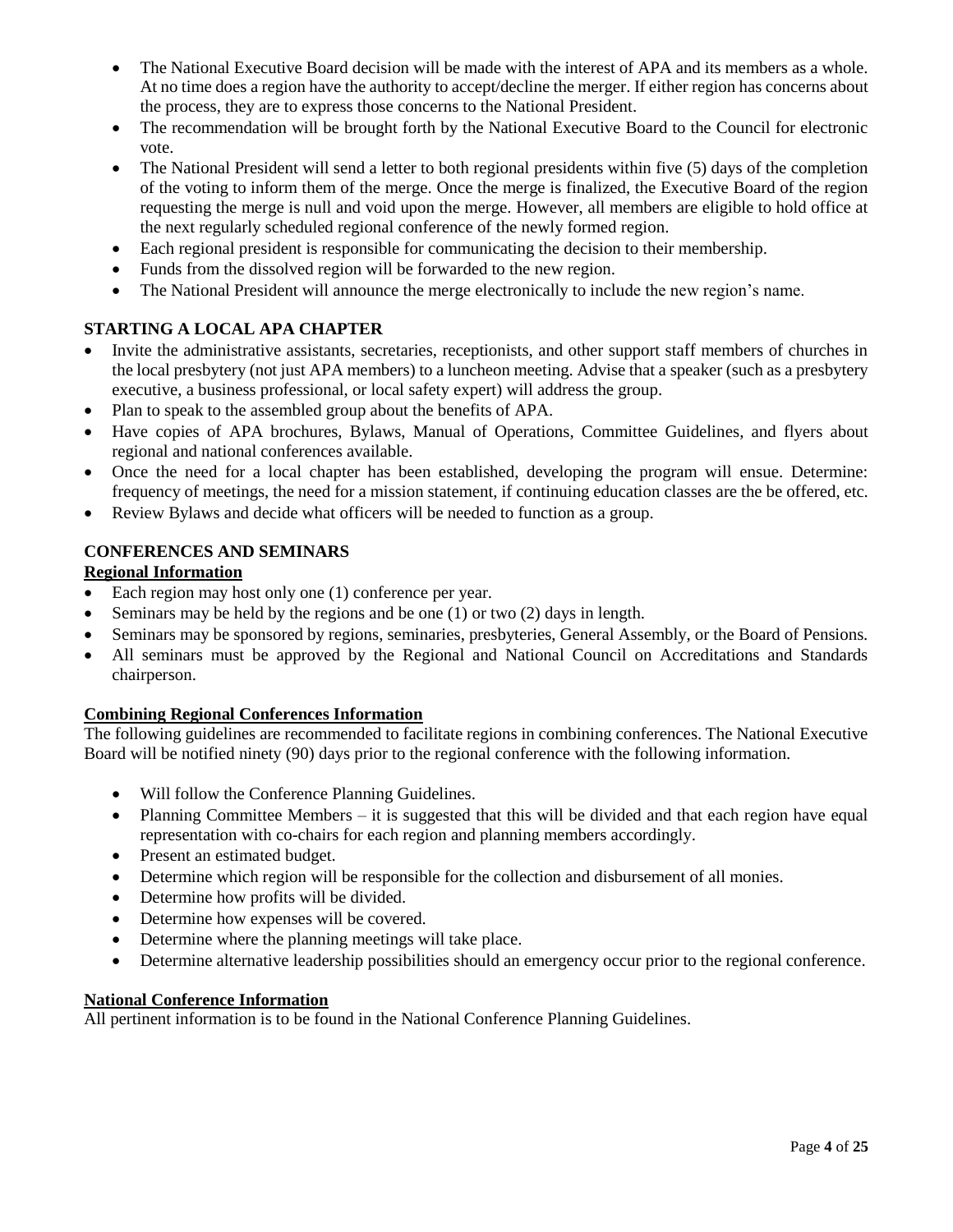## **EXECUTIVE BOARD**

The National Executive Board shall consist of the following elected officers:

- National President
- National President-Elect
- National Secretary
- National Treasurer

And the following appointed chairs:

- National Membership Council Chair
- National Council on Accreditations and Standards Chair

## **EXECUTIVE BOARD DUTIES**

- Will meet as a body twice annually at the national conference prior to the meeting of the Council and for an organization development meeting, generally six (6) months prior to the national conference.
- Will prepare all recommended changes to the Manual and all Guidelines.
- Will work with the National Treasurer to develop the annual budget.
- Will approve the hotel site of the annual national conference.
- Will work with the National Conference Planning Committee Chair on the details of the annual conference.
- Will approve the selection of classes for the national conference as recommended by the Council on Accreditations and Standards Chair.

#### **COUNCIL**

The Council shall be composed of the following:

- National Executive Board
- All Regional Presidents

### **COUNCIL DUTIES**

- Will attend the annual meeting at the national conference.
- Will vote on recommendations to the Manual of Operations and the Committee Guidelines.
- Will approve all national conference meeting dates.
- Will approve all national conference meeting sites (cities).
- Will participate in email voting throughout the year as needed.
- Will provide recommendations to improve the organizational operations.
- Will vote on items prior to being brought forth to the membership.
- May authorize increases in dues to be brought to the membership for a vote.

#### **NATIONAL OFFICERS**

National officers of the organization shall be:

- President
- President-Elect
- Treasurer
- Secretary

Members can serve in only one (1) elected officer position.

#### **President**

The office of National President is a four (4) year term

- Elected in even years
- First and second year President-Elect
- Third and fourth year President

The President shall not be re-elected to a second term unless he/she has been vacant from the position for four (4) years.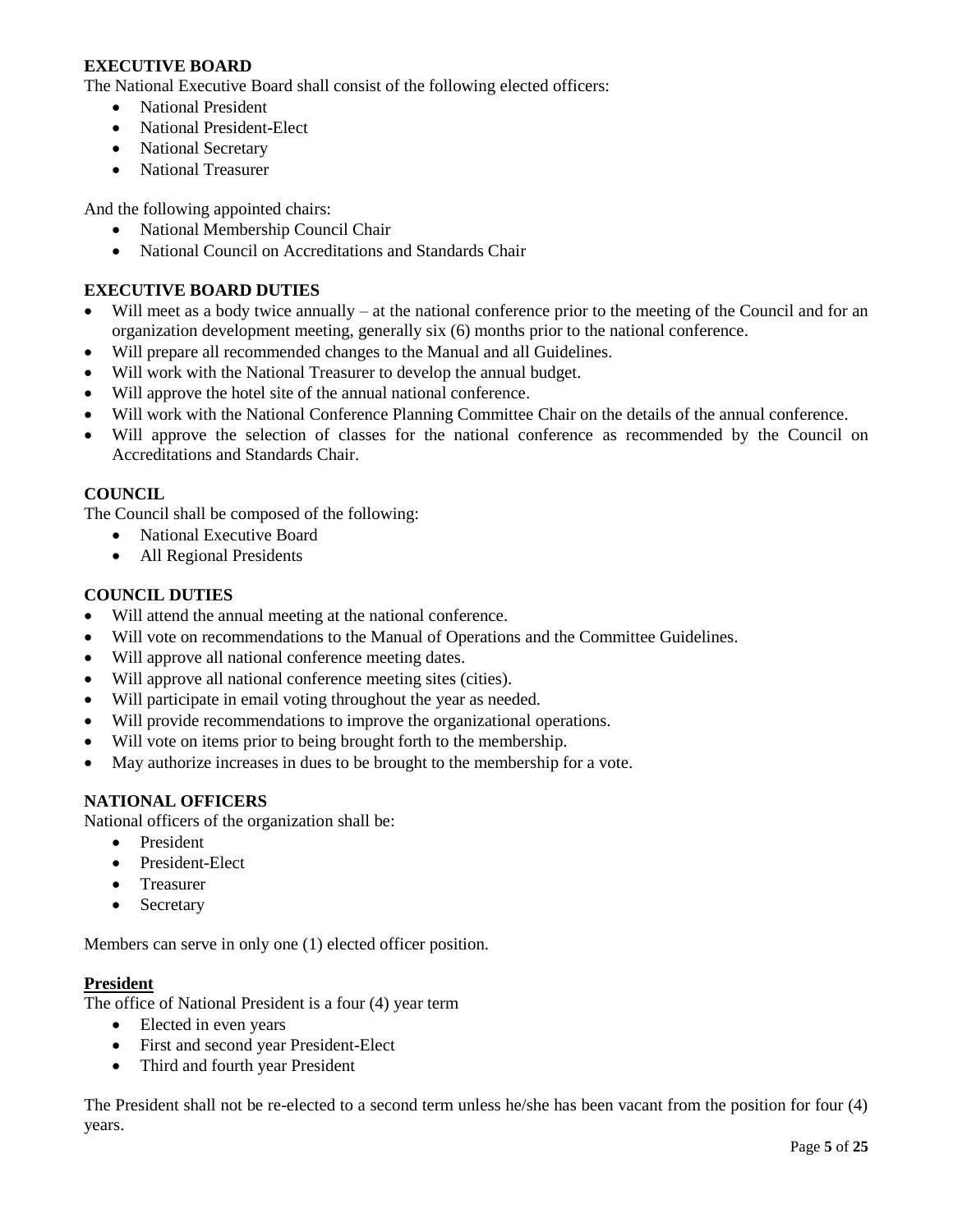- Upon election, will attend officer training program provided at the national conference.
- The duties of the President shall be developed into a position description by Council.
- The President shall be accountable to the Administrative Personnel Association through the Council.

## **President-Elect**

- The duties of the President-Elect shall be developed into a position description by Council.
- The President-Elect shall be accountable to the Administrative Personnel Association through the Council.
- Upon election, will attend officer training program provided at the national conference.

## **Secretary**

- Shall be elected in odd years.
- Shall be eligible to serve a second two  $(2)$  year term.
- Upon election, will attend officer training program provided at the national conference.
	- The Secretary shall be accountable to the Administrative Personnel Association through the Council.
	- The duties of the Secretary shall be developed into a position description by Council.

## **Treasurer**

- Shall be elected in odd years.
- Shall be eligible to serve a second two  $(2)$  year term.
- Upon election, will attend officer training program provided at the national conference.
	- The Treasurer shall be accountable to the Administrative Personnel Association through the Executive Board.
	- The duties of the Treasurer shall be developed into a position description by the Executive Board.

## **Council on Accreditations and Standards Chair**

- Shall be appointed by the National President in even years.
- Shall serve a two  $(2)$  year term.
- Shall be eligible for renewal.
- Shall not exceed serving four (4) years consecutively.
- Upon election, will attend officer training program provided at the national conference.
	- The Council on Accreditations and Standards Chair shall be accountable to the Administrative Personnel Association through the Executive Board.
	- The duties of the Council on Accreditations and Standards Chair shall be developed into a position description by the Executive Board.

## **Membership Chair**

- Shall be appointed by the National President in even years.
- Shall serve a two  $(2)$  year term.
- Shall be eligible for renewal.
- Shall not exceed serving four (4) years consecutively.
- Upon election, will attend officer training program provided at the national conference.
	- The Membership Chair shall be accountable to the Administrative Personnel Association through the Council.
	- The duties of the Membership Chair shall be developed into a position description by Council.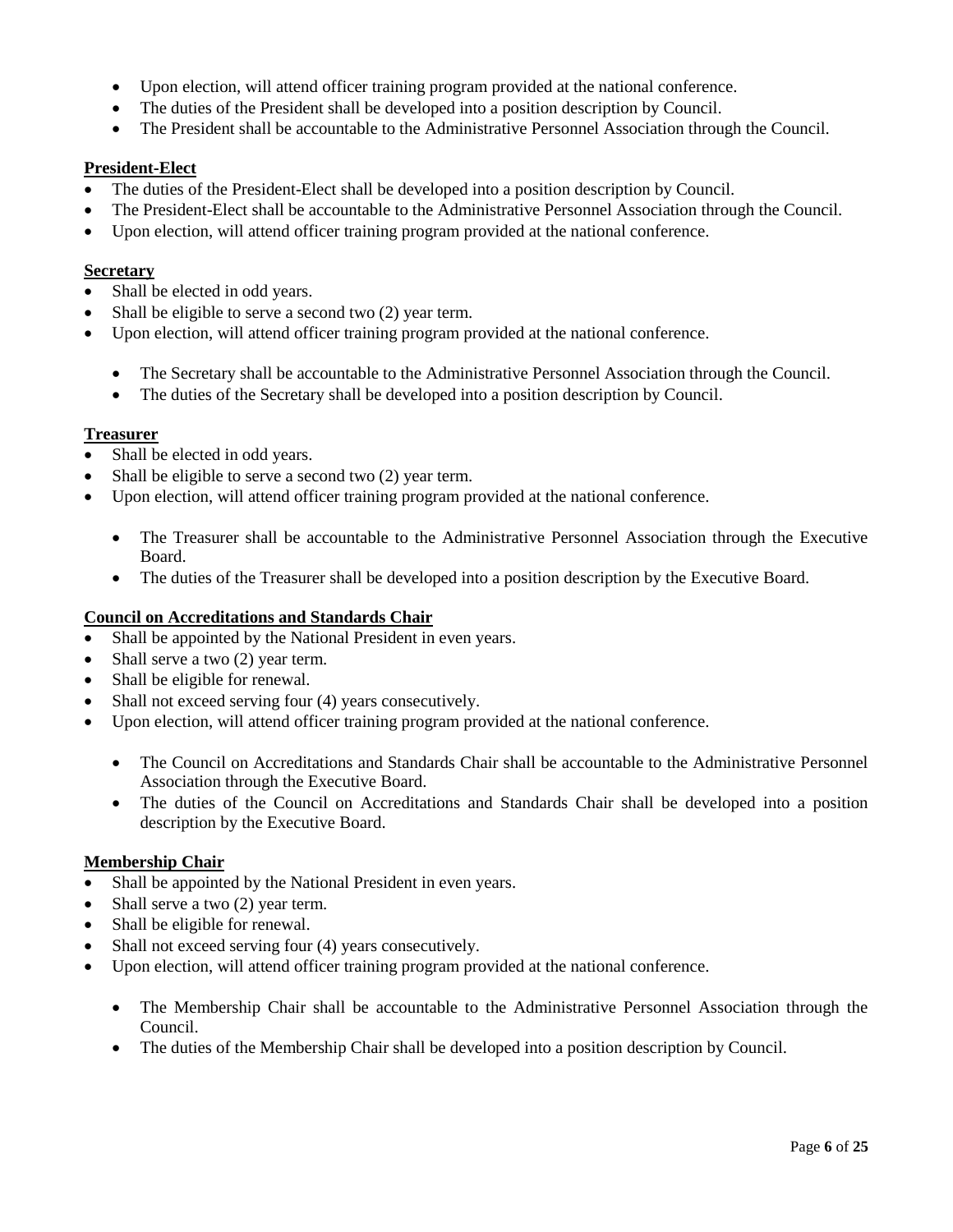## **REGIONAL OFFICERS**

Regional officers of the organization shall be:

- President
- President-Elect
- Treasurer
- Secretary

Members can serve in only one (1) elected officer position.

## **President**

The office of Regional President is a four (4) year term

- Elected in even years
- First and second year President-Elect
- Third and fourth year President

The President shall not be re-elected to a second term unless he/she has been vacant from the position for two (2) years.

- The duties of the President shall be developed into a position description by the Executive Board.
- The President shall be accountable to the Administrative Personnel Association through the Executive Board.
- Upon election, will attend officer training program provided at the national conference.

### **President-Elect**

- The duties of the President-Elect shall be developed into a position description by the Executive Board.
- The President-Elect shall be accountable to the Administrative Personnel Association through the Executive Board.

#### **Secretary**

- Shall be elected in odd years.
- Shall be eligible to serve a second two  $(2)$  year term.
	- The Secretary shall be accountable to the Administrative Personnel Association through the Executive Board.
	- The duties of the Secretary shall be developed into a position description by Executive Board.

#### **Treasurer**

- Shall be elected in odd years.
- Shall be eligible to serve a second two  $(2)$  year term.
	- The Treasurer shall be accountable to the Administrative Personnel Association through the Executive Board.
	- The duties of the Treasurer shall be developed into a position description by the Executive Board.

#### **Council on Accreditations and Standards Chair**

- Shall be appointed by the Regional President in even years.
- Shall serve a two  $(2)$  year term.
- Shall be eligible for renewal.
- Shall not exceed serving four (4) years consecutively.
- Upon election, will attend officer training program provided at the national conference.
	- The Council on Accreditations and Standards Chair shall be accountable to the Administrative Personnel Association through the Executive Board.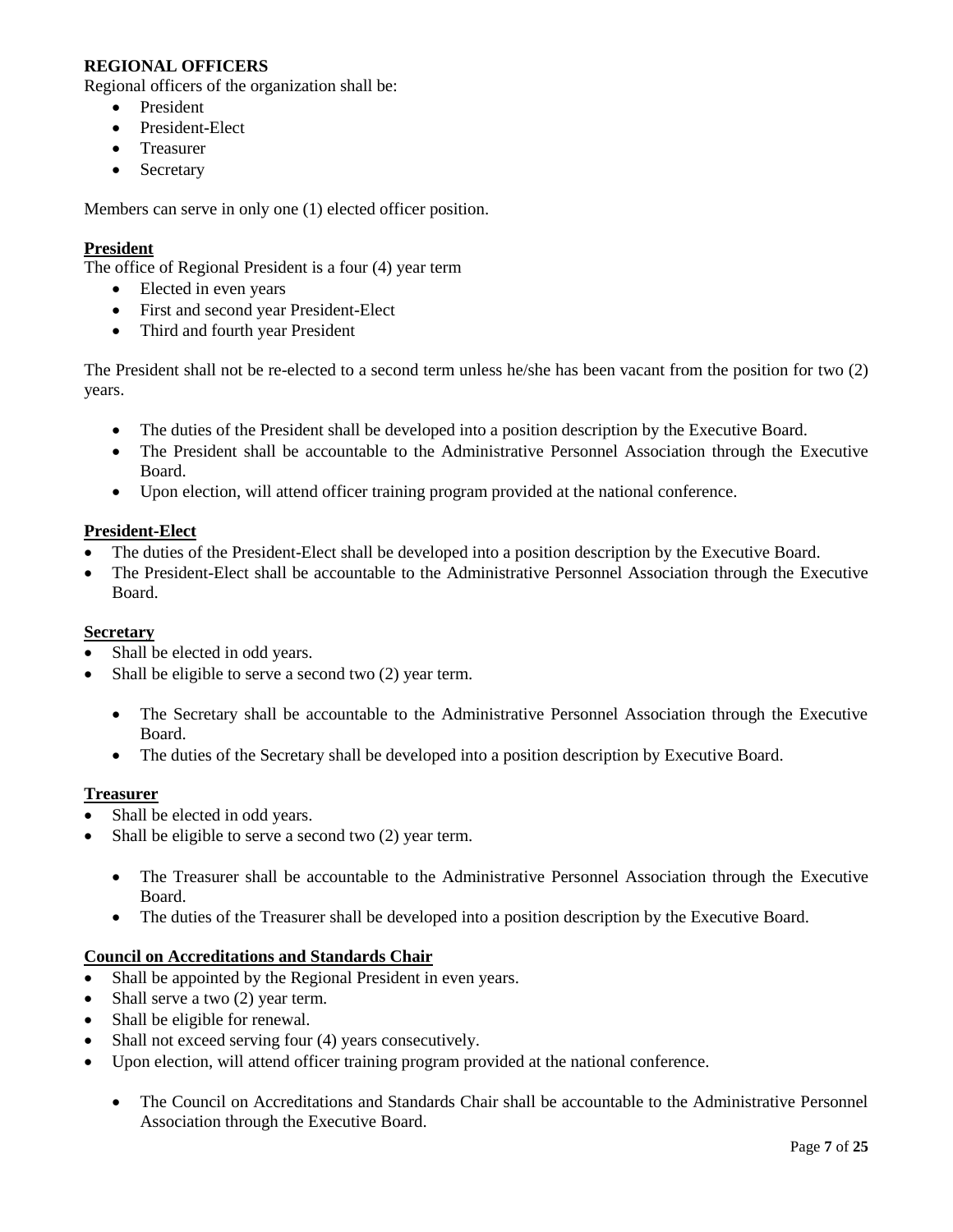• The duties of the Council on Accreditations and Standards Chair shall be developed into a position description by the Executive Board.

## **Membership Chair**

- Shall be appointed by the Regional President in even years.
- Shall serve a two  $(2)$  year term.
- Shall be eligible for renewal.
- Shall not exceed serving four (4) years consecutively.
- Upon election, will attend officer training program provided at the national conference.
	- The Membership Chair shall be accountable to the Administrative Personnel Association through the Executive Board.
	- The duties of the Membership Chair shall be developed into a position description by the Executive Board.

## **REGIONAL OFFICE APPOINTMENT**

When an officer of a region is no longer an APA member, and when a regional Nominating Committee does not exist, the National Executive Board will appoint a slate of interim officers in the region until the regional conference is held. During the next regional business meeting, the National Executive Board will present the slate of interim regional officers to the region's members for their approval.

### **REMOVAL FROM OFFICE**

### **National**

If after six (6) months of unsuccessful guidance and documentation, said person has not fulfilled their duties, the person will be notified of the neglect of responsibility by letter from the highest ranking office (if it is the President, the Secretary will write the letter), with two-thirds approval of the Council asking the person to address the issues and make improvements. After thirty (30) days, if no improvement has taken place, the person will be notified that they will be replaced and the replacement process will be initiated, as outlined in Article V of the APA Bylaws.

#### **Regional**

Same procedure as above, but the National Executive Board must be notified of the procedure immediately. If after six (6) months, the region is unsuccessful in correcting the situation, the National Executive Board has the right to step in and handle the situation accordingly.

## **HONORARY CORPORATE CHAIRPERSON**

The Honorary Corporate Chairperson is a title bestowed upon our founder, Joyce Bauer, in perpetuity with neither duties nor remuneration. Thereafter, the position will cease to be an office.

## **STANDING COMMITTEES AND COUNCILS**

#### **National**

The following constitutes the National Committees and Council of the organization:

- Bylaws
- Communications
- Council on Accreditation and Standards
- Finance
- Membership
- National Conference Planning Committee
- Nominating
- Professional Conduct Committee

Other standing or special committees may be appointed by the President as deemed necessary to carry on the work of the organization.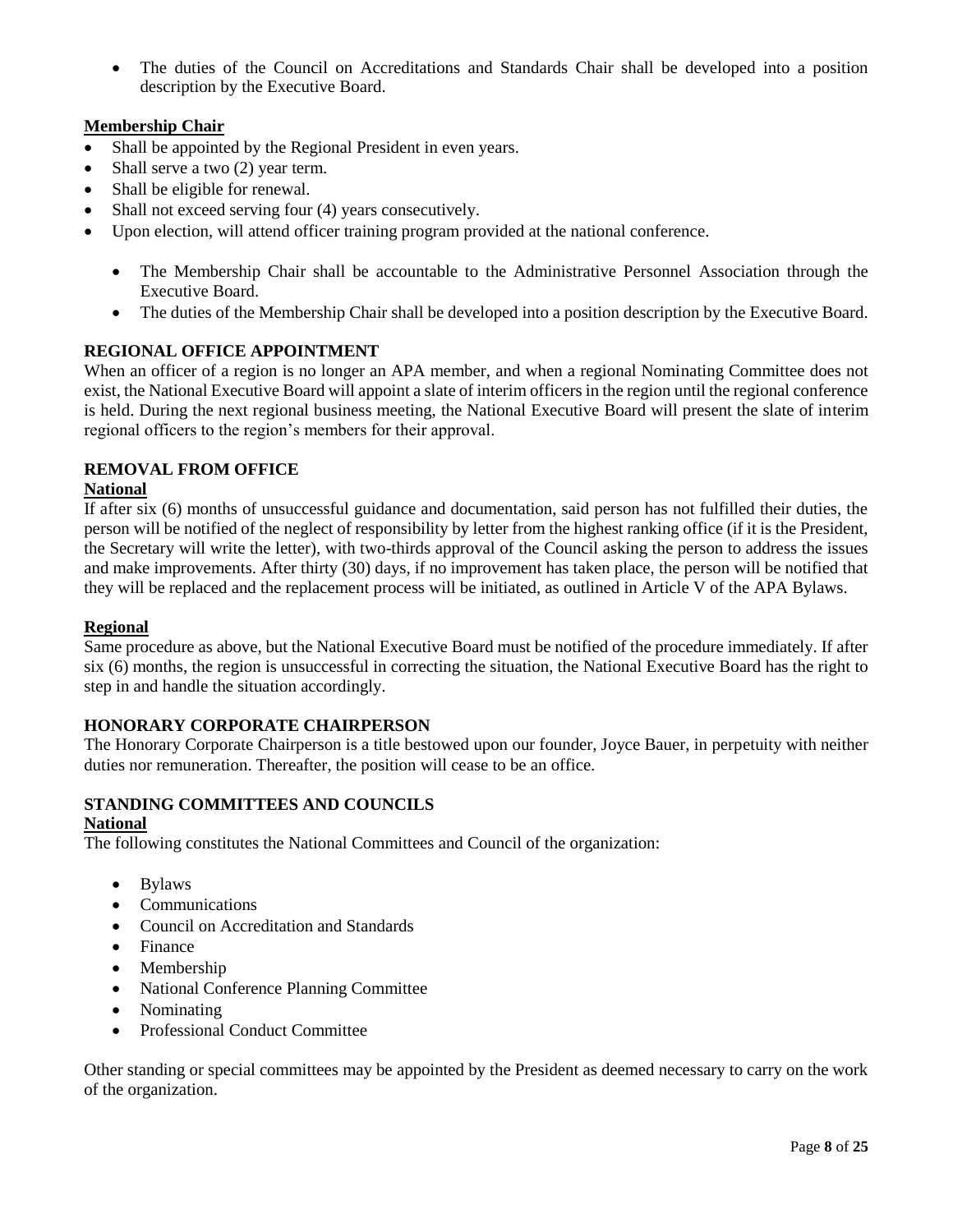The chairperson, who will moderate the committee and council meetings, will be appointed by the President in the even years, except for the Bylaws Committee and the Nominating Committee which is chaired by the National President-Elect; Finance Committee which is chaired by the National Treasurer; the Communications Committee which is chaired by the National Secretary; and the Professional Conduct Committee which is chaired by the National President. They shall serve a two (2) year term and shall be eligible for renewal. They shall NOT exceed serving four (4) years consecutively.

The Council on Accreditation and Standards, the Membership Committee, and the National Conference Planning Committee shall have a Vice-Chair who is appointed by the chair with the approval of the President. The Vice-Chair shall serve a two (2) year term and shall be eligible for renewal. The Vice-Chair shall NOT exceed serving four (4) years consecutively. The Vice-Chair will have voice and vote during their committee meetings and the Vice-Chair will serve as a member of the National Executive Board in the absence of the chair. The Vice-Chair is classified as an attendee of the Council with voice and no vote.

Committees will meet at the national conference at the time scheduled prior to the Council meeting. Conference calls and/or email meetings throughout the year are encouraged.

Vice-Chairs for the Council on Accreditations and Standards, the Membership Committee, and the National Conference Planning Committee will prepare minutes of all meetings for the committee. Committees without vicechairs will appoint one (1) person to take minutes. Committee minutes will be sent to the National Secretary for recordkeeping.

The committee chairs will be responsible for communicating all recommendations to the Council for their action.

Other committees are specified under the Bylaws – Executive Board and Council.

### **Regional**

The following constitutes the Regional Committees of the organization:

- Communications
- Council on Accreditation and Standards
- Finance
- Membership
- Nominating
- Guidelines

The chairperson, who will moderate the committee and council meetings, will be appointed by the Regional President in the even years, except for the Guidelines and the Nominating Committee which is chaired by the Regional President-Elect; Finance Committee which is chaired by the Regional Treasurer; and the Communications Committee which is chaired by the Regional Secretary. They shall serve a two (2) year term and shall be eligible for renewal. They shall NOT exceed serving four (4) years consecutively.

Conference calls and/or email meetings throughout the year are encouraged.

Each region is required to write their own committee descriptions and maintain those descriptions within their own Regional APA Guidelines. Regions are allowed to combine no more than two committees if leadership is not available to fill the requirements.

Other standing or special committees may be appointed by the President as deemed necessary to carry on the work of the organization.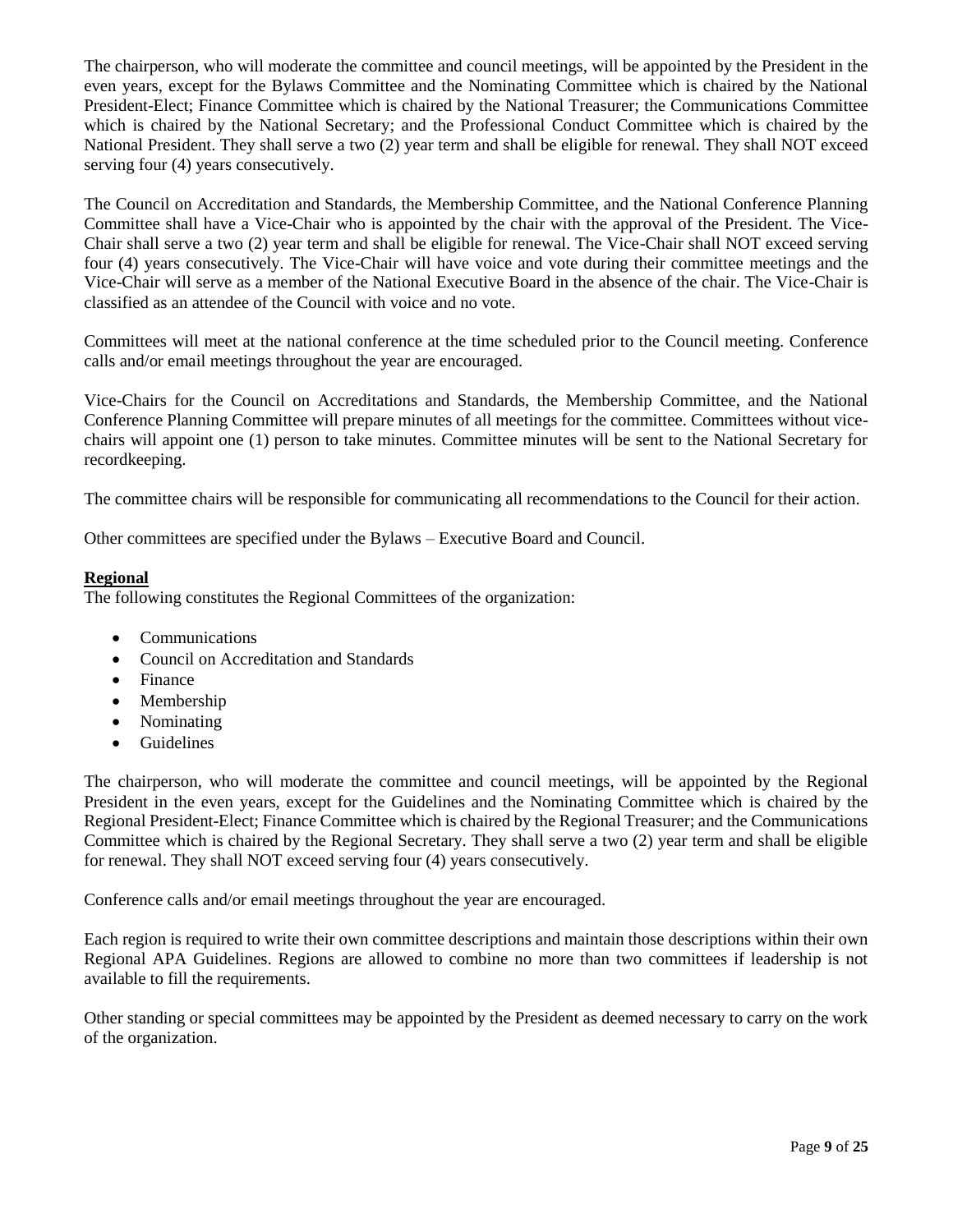## **BYLAWS**

The Bylaws Committee shall be comprised of three (3) at-large members (appointed by the chair with the approval of the President) and the National President-Elect who will serve as the chair. The members shall serve a two (2) year term and shall be eligible for renewal. They shall NOT exceed serving four (4) years consecutively.

The Bylaws Committee is responsible for the maintenance of the Bylaws and the Guidelines. The committee is accountable to the Council.

The Bylaws Committee shall:

- Be responsible for the creation and maintenance of APA Bylaws, which is the set of rules that guide its operations and activities
- Be responsible for the creation and maintenance of APA Guidelines.
- Be responsible for the creation and maintenance of the APA Manual of Operations which is to include the Bylaws, Guidelines, Council on Accreditation and Standards Handbook, the Membership Handbook, position descriptions, financial policies, nominating procedures, communication policies, national conference planning policies, and Professional Conduct Committee policies and procedures.
- Be responsible for soliciting changes prior to the national conference and keeping the Bylaws and Guidelines up-to-date.
	- o Review the Bylaws in the odd years and review the Guidelines in even years.
	- o Bylaw amendments must be submitted one hundred twenty (120) days prior to the national business meeting to the Bylaws Committee chair to be reviewed by the committee.
- The chair shall submit quarterly reports to the President-Elect to be distributed to the Council.
- Meet prior to each Council meeting at the national conference with all its recommendations reported to Council for action.

## **COMMUNICATIONS COMMITTEE**

The Communications Committee shall be comprised of at least two (2) at-large members (appointed by the chair with the approval of the President) and the National Secretary will serve as chair. The members shall serve a two (2) year term and shall be eligible for renewal. They shall NOT exceed serving four (4) years consecutively.

The Communications Committee works as a team to provide APA with a professional image and in keeping the lines of communication open to our members and potential members. The committee is also responsible for all APA national communications to members and to endeavor to promote APA to all churches, presbyteries, and synods.

The Communications Committee shall:

- Develop a process for dissemination of information.
- Receive changes to the information that is on the website and make sure that the changes are made in a timely manner.
- Monitor links to regional websites and ensure that their information is updated in a timely manner.
- Annually publish regional conferences on the national website as information is made available.
- Periodically review and update the website to make it visually appealing and user friendly.
- Supervise the website manager.
- Select a website host and make proposals when a new vendor is necessary and recommend to the Council for final approval.
- Work with the National Conference Planning Committee and offer assistance in promoting the national conference and assist with the preparation of the conference brochure, registration form, and programs after having complete, timely, accurate content from the National Conference Planning Committee.
- Create fillable forms to be posted on the website.
- Take initiative to find creative ways to promote APA.
- The electronic distribution of information.
- Periodically send email blasts to members, churches, presbyteries, and synods regarding regional and national conferences.
- Handle all requests for emails being sent the current ListServ.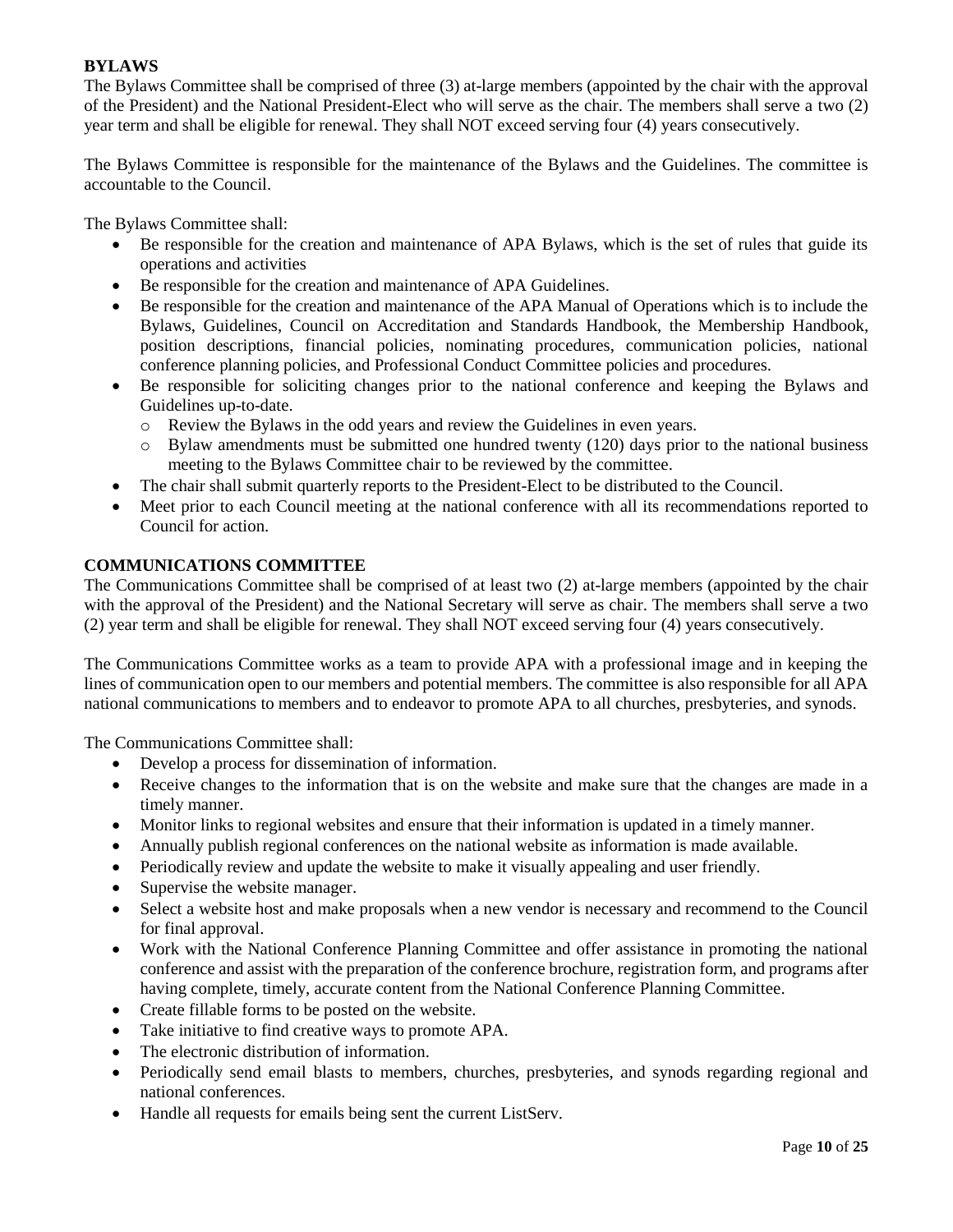- Appoint "managers" for the emails being sent to the current ListServ.
- Keep the email addresses updated for the ListServ.
- The chair shall submit quarterly reports to the President-Elect to be distributed to the Council.
- Meet prior to each Council meeting at the national conference with all its recommendations reported to Council for action.

### **COUNCIL ON ACCREDITATION AND STANDARDS**

The Council on Accreditation and Standards shall be comprised of each regional Council of Accreditation and Standards Chair and the appointed National Council on Accreditation and Standards Chair. The members shall serve a four (4) year term and shall be eligible for renewal. They shall NOT exceed serving eight (8) years consecutively.

The Council on Accreditation and Standards is responsible for offering educational courses that allow members to gain expertise in all fields associated with their position within the Presbyterian Church (U.S.A.).

The Council on Accreditation and Standards shall:

- Be responsible for offering educational courses that allow members to gain expertise in all fields associated with their position within the Presbyterian Church (U.S.A.).
- Regulate all courses offered by APA and is required to approve all courses.
- Review and maintain the Council on Accreditation and Standards Handbook, which is included in the Manual of Operations.
- Inform the membership with any certification changes and name specific dates when the actions will take effect.
- Determine how long APA certified records will be kept if a member ceases to pursue certification.
- Maintain the certification records of each member.
- The chair shall submit quarterly reports to the President-Elect to be distributed to the Council.
- Meet prior to each Council meeting at the national conference with all its recommendations reported to Council for action.

#### **FINANCE**

The Finance Committee shall be comprised of at least two (2) at-large members (appointed by the chair with the approval of the President) and the National Treasurer who will serve as the chair. The members shall serve a two (2) year term and shall be eligible for renewal. They shall NOT exceed serving four (4) years consecutively.

The Finance Committee is responsible for overseeing the finances of the organization and is accountable to the Council. The committee is also responsible for monitoring and approving scholarship requests and for soliciting funds to support these efforts.

The Finance Committee shall:

- Monitor monthly spending and cash flow.
- Review and approve expenses of national officers and send request to treasurer to be disbursed.
- Receive committee requests for budgeted items and make recommendations to the Council.
- Make recommendations regarding investments of both capital and general funds.
- Keep abreast of the financial condition of the organization and be in consultation with the President and Council with any concerns.
- Recommend to the Council the establishment of designated accounts as required.
- Make arrangements for an annual outside review of the books.
	- o This also needs to be done each time a new Treasurer is appointed/elected.
- Authorize the selection of three (3) signatures on the APA bank account signature card in consultation with the National President.
- Work with the Executive Board to create an annual operating budget to be recommended to the Council for action.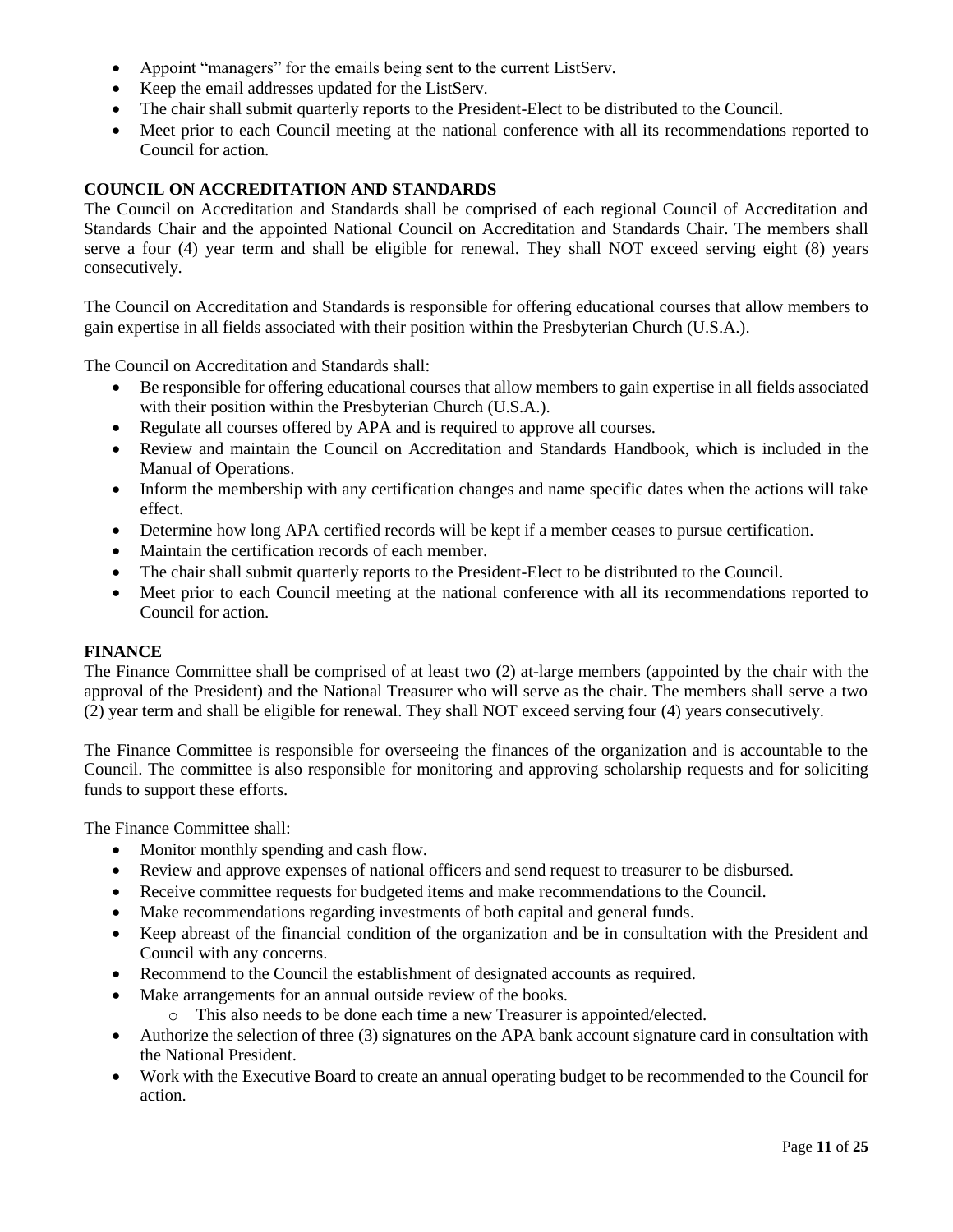- Be responsible for monitoring and approving scholarship requests and for soliciting funds to support these efforts.
- Review and maintain the scholarship policy and application.
- Provide financial accounting for scholarships to the Council.
- Plan fundraising events for scholarship money.
- The chair shall submit quarterly reports to the President-Elect to be distributed to the Council.
- Meet prior to each Council meeting at the national conference with all its recommendations reported to Council for action.

## **MEMBERSHIP COMMITTEE**

The Membership Committee shall be comprised of each regional Membership Committee Chair and the appointed National Membership Committee Chair. The members shall serve a two (2) year term and shall be eligible for renewal. They shall NOT exceed serving four (4) years consecutively. The Life Member Liaison shall be appointed by the National Membership Committee Chair with the approval of the President in even years. The Life Member Liaison shall serve a four (4) year term and shall be eligible for renewal. The Life Member Liaison shall NOT exceed serving eight (8) years consecutively.

The Membership Committee is responsible for the membership of the Administrative Personnel Association of the Presbyterian Church (U.S.A.). This committee will be open to new ways of inviting members, increasing membership, and advertising membership events in APA.

The Membership Committee shall:

- Review and maintain the membership rolls to make sure all members are in compliance.
- Will provide up-to-date membership lists for each region.
- Work with the National Treasurer to maintain accurate records of members with dues in arrears.
- Review and maintain the Membership Handbook, which is included in the Manual of Operations.
- Will provide guidance and feedback in determining the future of APA and its membership.
- The chair shall submit quarterly reports to the President-Elect to be distributed to the Council.
- Meet prior to each Council meeting at the National Conference with all its recommendations reported to Council for action.

The Life Member Liaison shall:

- Correspond will all life members several times a year updating them on new changes.
- Provide dates of conferences.
- Send birthday/get well/sympathy cards as needed.
- Provide feedback to the membership committee from life members.
- Solicit scholarship funds.

## **NATIONAL CONFERENCE PLANNING COMMITTEE**

The National Conference Planning Committee shall be comprised of three (3) at-large members (one (1) from the East area, one (1) from the West area, and one (1) from the Central area appointed by the chair with the approval of the President), and the appointed National Conference Planning Committee Chair. The members shall serve a two (2) year term and shall be eligible for renewal. They shall NOT exceed serving four (4) years consecutively.

The National Conference Planning Committee is responsible for consistency in conference planning.

The National Conference Planning Committee shall:

- Be responsible for the planning and organizing of the national conference two (2) years in advance.
- Maintain consistency in conference planning.
- Prepare a written recommendation to the National Executive Board for approval of the location and date of the national conferences.
- The chair shall submit quarterly reports to the President-Elect to be distributed to the Council.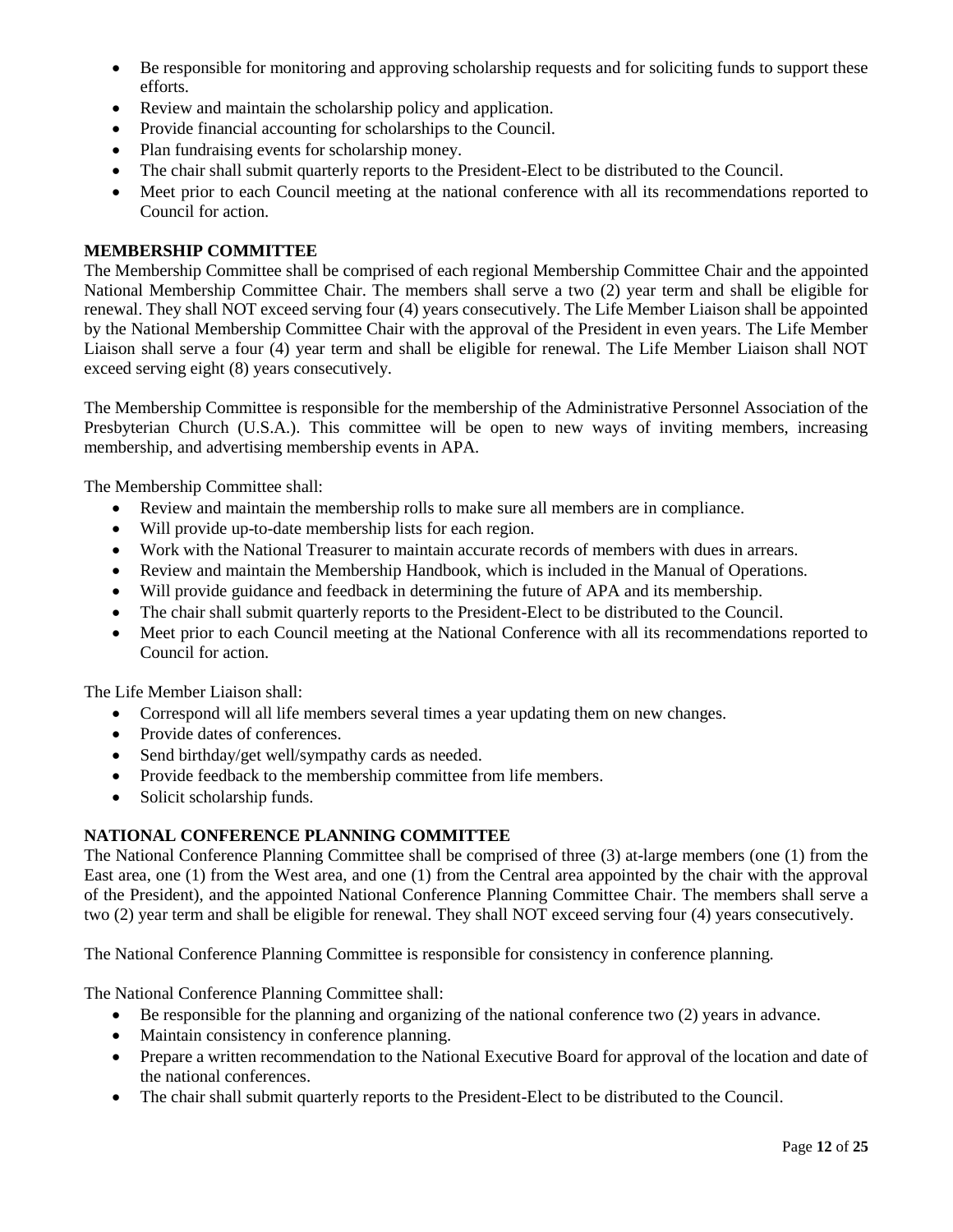• Meet prior to each Council meeting at the national conference with all its recommendations reported to Council for action.

## **NOMINATING COMMITTEE**

The Nominating Committee shall be comprised of each regional president and the National President-Elect who will serve as the chair.

The Nominating Committee is responsible for officer elections of the organization.

The Nominating Committee shall:

- Advertise nominations that are to be filled and receive applications.
- Meet throughout the year (electronically when able) about possible candidates to be nominated as officers.
- Prior to the National Conference the committee will select one (1) nominee per vacancy following the guidelines specified in the Manual of Operations.
- Prior to the National Conference the committee will send out the name of each nominee and provide biographical information and a statement of faith to the APA members.
- The committee will fill any vacancies occurring during the year with said candidate acting as interim, until a formal election may be held.
- The nominating process is contained in the Manual of Operations.
- The committee is responsible for filling the following positions:
	- o Office of President (includes President and President Elect) even years
	- o Secretary and Treasurer odd years
- The chair shall submit quarterly reports to the President-Elect to be distributed to the Council.
- Meet prior to each Council meeting at the national conference with all its recommendations reported to Council for action.

## **PROFESSIONAL CONDUCT COMMITTEE**

The Professional Conduct Committee shall be comprised of three (3) at-large members (appointed by the chair with the approval of the President), and the National President will serve as chair. The members shall serve a two (2) year term and shall be eligible for renewal. They shall NOT exceed serving four (4) years consecutively.

Should the conduct of the National President be questioned, the officer(s) being reviewed will not serve on this committee until the review of conduct has been completed. The President-Elect will then serve in place of the President on this committee until the review has been completed.

The Professional Conduct Committee is responsible for the personnel of the Administrative Personnel Association.

The Professional Conduct Committee shall:

- Review and determine if any elected or appointed officer or committee chair may be removed from office for failure to execute the duties and responsibilities of the position or due to professional misconduct.
- Review and maintain the APA Standards of Ethical Policy.

## **STANDARDS OF ETHICAL CONDUCT**

As a member of the Administrative Personnel Association (APA) of the Presbyterian Church (U.S.A.), I commit myself to the following standards of ethical conduct.

- Spiritual commitment to Jesus Christ and regard my work as a Christian vocation.
- Recognize the need for continuing professional education and training.
- Be knowledgeable of the governing documents of the association and be committed to the mission of the association by:
	- o Uphold the bylaws, policies, and procedures of APA and when in disagreement, follow defined procedures for recommending changes.
	- o Communicate in a timely manner.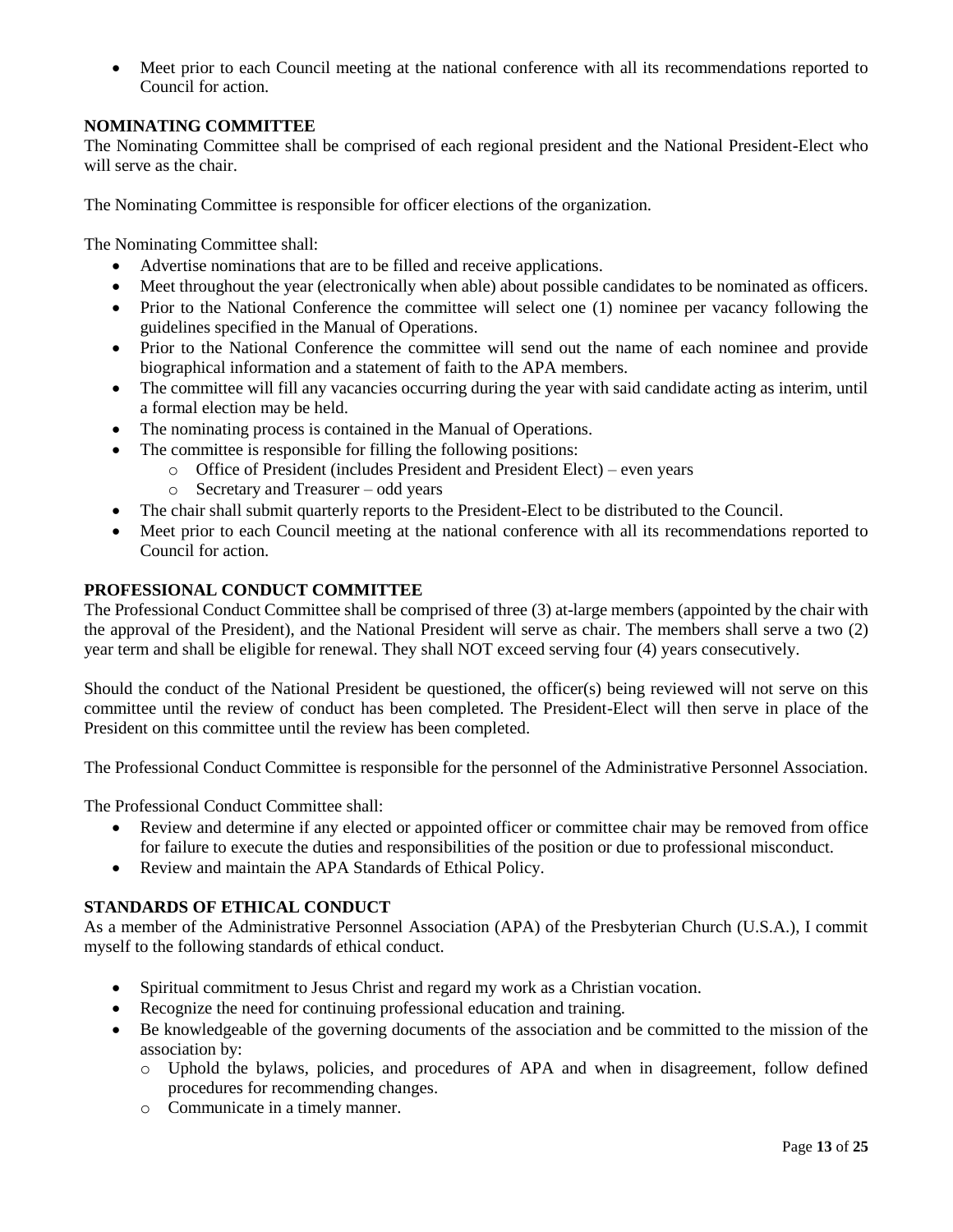- o Participate with other colleagues in organized efforts to share new knowledge and development in professional practices.
- o Show professionalism to all those with whom I make contact on behalf of the association.
- Maintain a pleasant attitude in meeting and communication with people, treating each person as a child of God by:
	- o Show respect for each other, the moderator, work of committees and the voice of the majority
	- o Refrain from personal attacks or embarrassing comments
	- o Listen and respect all viewpoints
	- o Focus on issues rather than personalities
	- o Refrain from gossip and abusive speech
	- o Be trustworthy with confidential information

Failure to comply with the standards outlined herein will be subject to disciplinary action as outlined in APA Manual of Operations, Policies, and Procedures.

## **VIOLATION OF THE STANDARDS OF ETHICAL CONDUCT**

If an APA member is in violation of the Standards of Ethical Conduct, a written grievance should be submitted to the Professional Conduct Committee.

The Professional Conduct Committee will determine from the facts presented if the investigation of the grievance should go any further.

If a decision is made to proceed, all parties involved, including the person or persons about whom the grievance has been leveled, will be given an opportunity to respond to the charges. The case will then go before the Council to determine if any disciplinary action is required.

A copy of any written correspondence pertaining to this action will be kept in the files of the National President and the members' regional President.

The outcome of the decision on the grievance will be communicated in writing by the Professional Conduct Committee Chair to the member submitting the grievance as well as to the person or persons about whom the grievance was filed.

Following the dispensation of the case, every effort will be made by the Council to restore a peaceful, loving, and forgiving relationship among all parties involved in the case. Further it should be noted that no discussion of the case by the parties involved – particularly those ruling on the disciplinary action – will be held outside the confines of the Professional Conduct Committee meeting(s).

## **REPORTS FOR THE COUNCIL**

Quarterly committee reports are due October 15, January 15, April 15, and July 15. The reports prepared prior to the conference date will be the reports sent out for the national conference. Reports are due from the following committees:

- Bylaws Committee
- Communications Committee
- Council on Accreditation and Standards
- Finance Committee
- Membership Committee
- National Conference Planning Committee
- Nominating Committee
- Professional Conduct Committee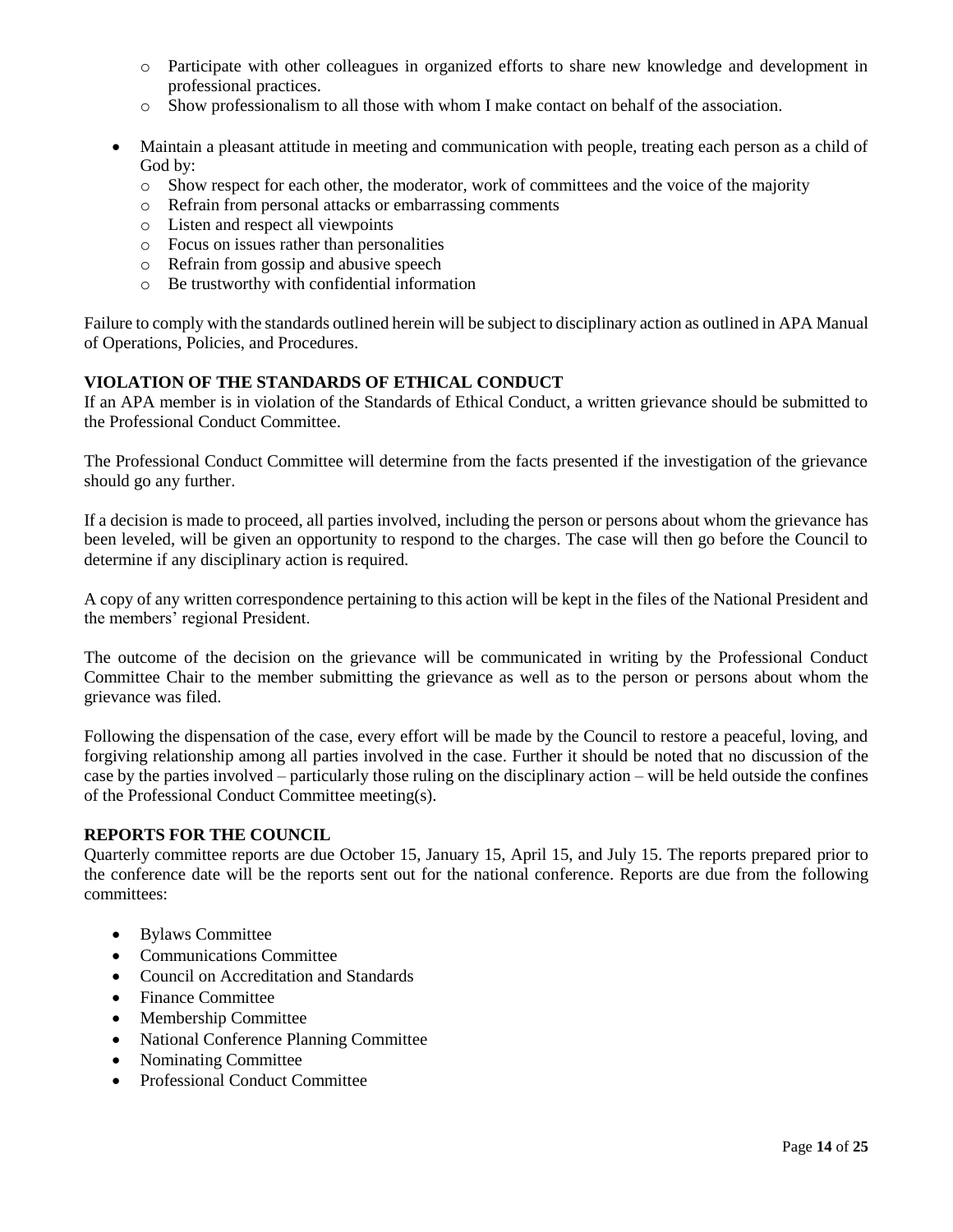### **GROUP EMAIL POLICY**

The group email managers are responsible for approving messages before they are disseminated to the membership and potential members. Emails are approved or rejected based on content. Potential members are allowed membership based on the status of their APA membership dues. Only current members of APA are allowed access to the group emails.

### **Types of emails** *allowed***:**

- Prayer requests
- Job searches or job opportunities pertaining to churches that have current members on staff, or from members that are current members (i.e., not emails from a member trying to find a friend a job)
- Emails from members of the National Executive Board (except joke forwards).
- Emails about upcoming conferences, updates to the website, etc.
- Other emails at the discretion of the National President/Executive Board.

### **Types of emails** *NOT allowed***:**

- Forwarding of jokes
- Chain letters
- Information that is not substantiated such as emails about viruses that have not been verified, or security issues that are "urban legends"

The Communications Committee is responsible for updating the list of members when changes to email addresses are submitted. The Communications Committee will send email updates and new member email addresses upon reception.

### **NOMINATING PROCEDURES**

Depending on the date of the national conference, the dates below may need to be adjusted, but the process remains the same. The following timeline shall be adhered to by the Nominating Committee.

- October 1 The process begins for vacancies. A message will be sent to the membership explaining the process and encouraging members to apply. Any dues paying member (dues must be current) may be a candidate for any open position or the member may put their own name in for consideration. Position description information will be included in a message for each vacancy along with a Candidate Recommendation Form. If a member recommends someone other than themselves, they must have permission from the candidate. The candidate recommendation form will be available on the website for interested parties to complete and submit to the Nominating Committee Chair. All completed forms should be due to the Nominating Committee Chair no later than December 1. Anyone seeking a second term (Secretary/Treasurer) must also complete the form for processing.
- December 1 The Nominating Committee will contact all recommended candidates following the posted deadline to see if they would like to continue the nomination process by completing an officer application, providing a phone, faith statement, and bibliography by February 1. The Chair will then compile all information received and share this information with the committee electronically for discussion.
- March 20 The Chair will call for a committee vote electronically.
- March 25 The Chair will notify the committee of the result of the vote; including the number of votes each candidate received.
- March 30 The committee must have the slate prepared.
- April 15 A final vote will be taken by the committee if needed.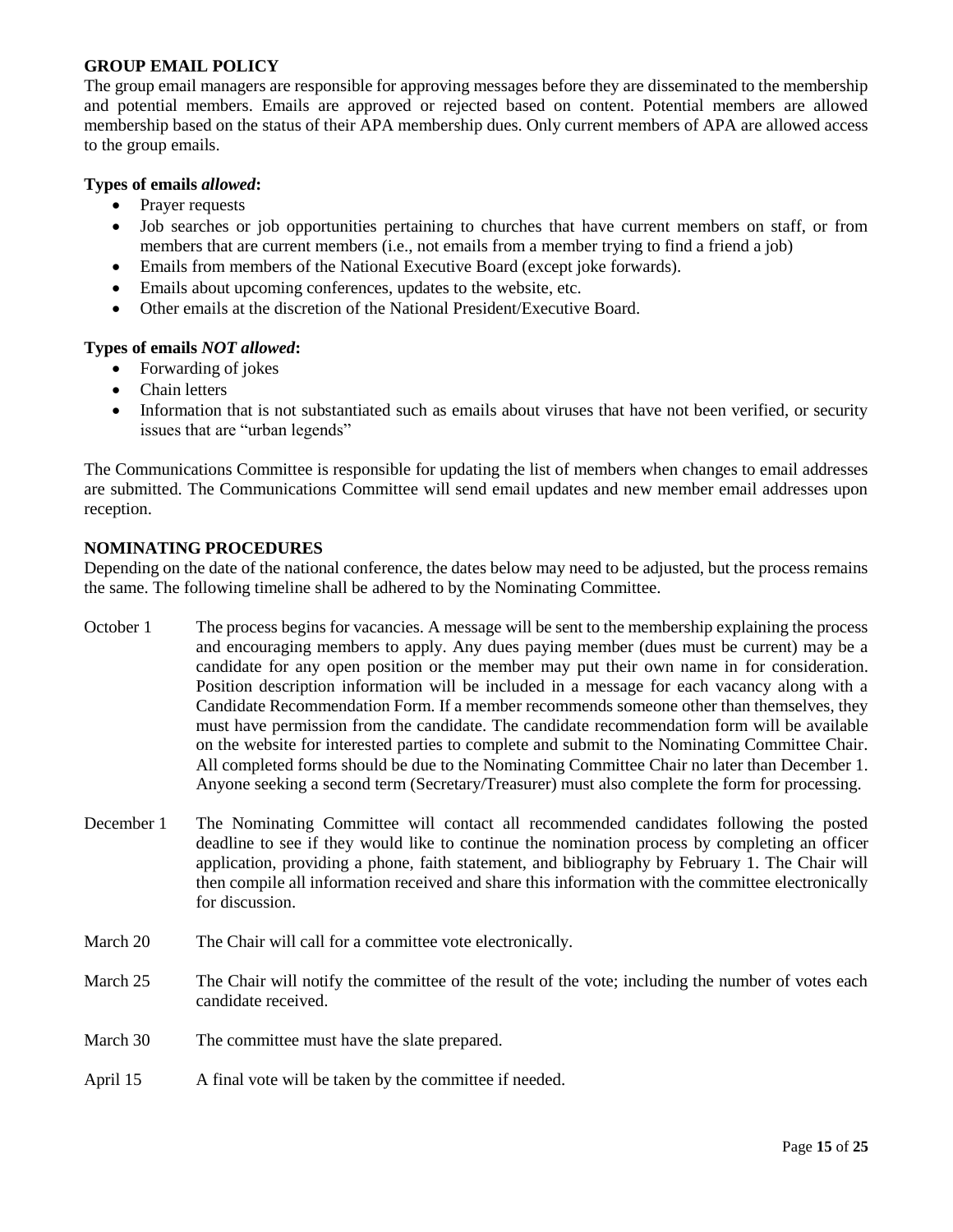- April 20 The nominee to be presented at the national conference for election shall be notified no later than April 20. Those candidates who were not selected will be notified by letter at this time.
- Note: The Nominating Committee reserves the right to interview each candidate face-to-face when there is more than one (1) candidate, a nomination from the floor, or the committee feels there is a need for the interview.

## **SCHOLARSHIP POLICY**

- Must be a current member of the Administrative Personnel Association.
- The amount of each scholarship will be \$150.00 to offset the cost of attending the national conference.
- The number of scholarships awarded will be determined by the National Finance Committee on an annual basis.
- Priority consideration will be given to applicants attending a national conference for the first time.
- Financial need will be a consideration when an applicant does not receive or receives limited continuing education funds.
- Ordinarily scholarship will not be awarded to an applicant in consecutive years.
- Members on the Finance Committee are not eligible to apply for a Joyce Bauer National Scholarship during their term of service.

## **POSITION DESCRIPTIONS**

## **National – President**

The office of National President is a four (4) year term Elected in even years First and second year – President-Elect Third and fourth year – President

- The President shall be accountable to the Administrative Personnel Association through the Council.
- If provided and in attendance at the national conference, the President will attend the officer training program.
- Will chair the Executive Board.
- Will chair the Council meeting.
- Will chair the national business meeting.
- Will preside at the Executive Board, Council, and national business meeting.
- Will maintain regular communication with the Executive Board and Council.
- Will promote the organization whenever and wherever possible.
- Will request reimbursement for expenses from the National Treasurer in the amount specified in the annual budget to attend the national conference where the national business meeting will be conducted.
- Will appoint a parliamentarian as needed for the annual national business meeting.
- Will appoint a Council on Accreditation and Standards Chair, a Membership Chair, and a National Conference Planning Committee Chair in even years, upon beginning term of office and when a vacancy occurs within thirty (30) days of vacancy.
- Will serve as ex-officio member of all committees except Nominating Committee.
- Will submit quarterly reports to the President-Elect to be distributed to the Council on the 15<sup>th</sup> of January, April, July, and October.
- Will ensure that all rules, regulations, trusts, and provisions applicable to all funds of the corporation and their administration and all policies adopted by the Council comply.
- Will comply with the APA Standard Ethical Conduct Policy.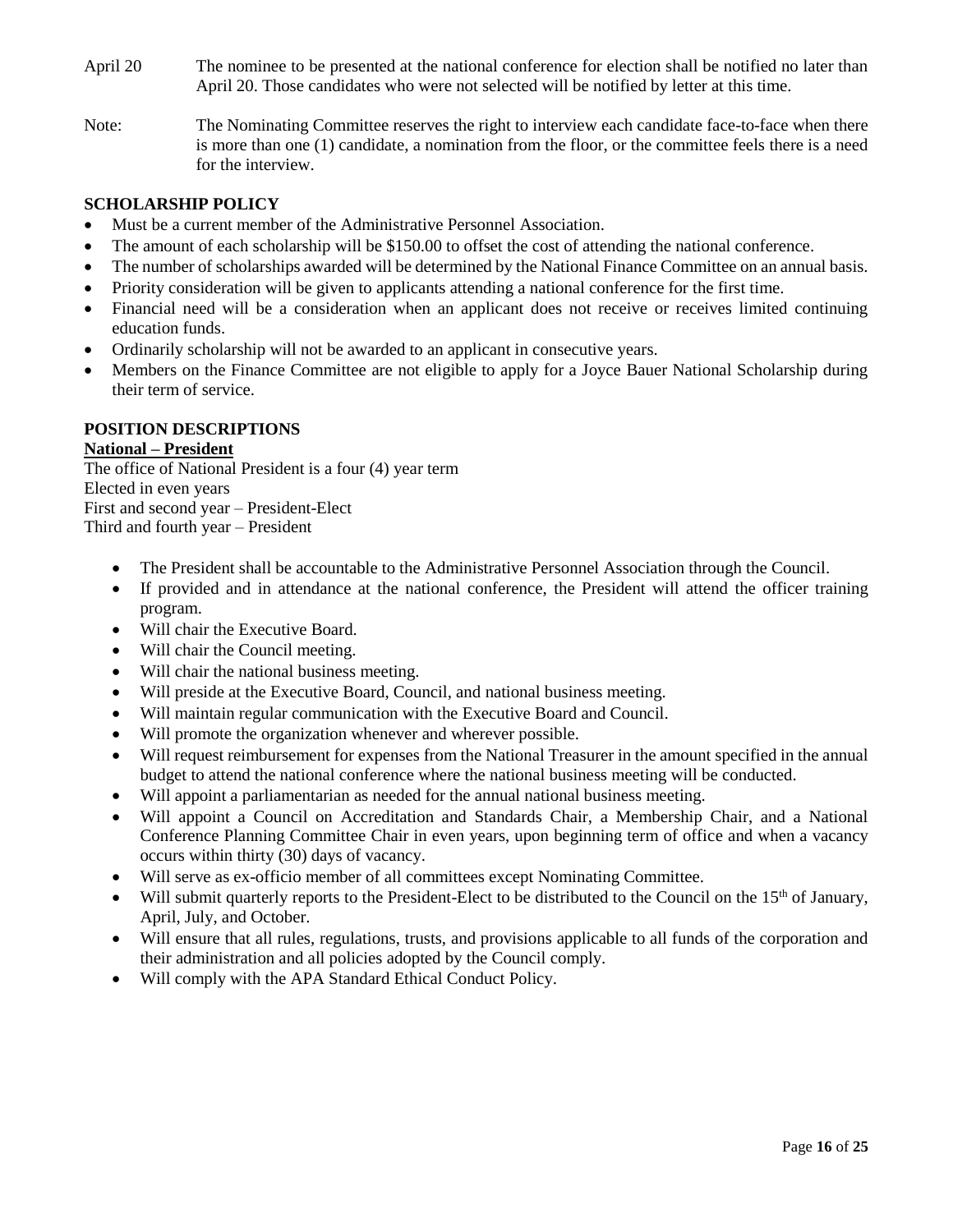It is recommended that the President of the Organization:

- Will create a common purpose that will mobilize people and coordinate efforts to build trust among the Executive Board and Council as well as the membership.
- Will create a strong, resilient organization.
- Will guide the energy of the organization inspiring leadership to contribute with their minds and heart to move the organization forward both regionally and nationally.
- Will promote constant innovation.
- Will cultivate an appreciation of people's difference and create a culture of mutual respect.
- Will pay close attention to people's talents and strengths to foster and grown the organization's committee structure.
- Will encourage independent, challenging thinking.
- Will facilitate a high level of ethics; making decisions on deep-stated principles.
- Will foster a sense of "community" with mutual commitment and a high level of performance within committees and the membership.

### **National – President-Elect**

The office of National President is a four (4) year term Elected in even years First and second year – President-Elect Third and fourth year – President

- The President-Elect shall be accountable to the Administrative Personnel Association through the Council.
- If provided and in attendance at the national conference, the President-Elect will attend the officer training program.
- Will serve when the President is unable to serve.
- Will serve as chairperson of the Nominating Committee and Bylaws Committee.
- Will serve on the Executive Board and Council.
- Will serve as Nominating Chair.
- Will perform background checks on all potential officers.
- Will serve as Bylaws Chair.
- Will submit quarterly reports to be distributed to the Council.
- Will work with the President.
- Will review all minutes, track, and follow up on outstanding items of business.
- Will request reimbursement for expenses from the National Treasurer in the amount specified in the annual budget to attend the national conference where the national business meeting will be conducted and the Executive Board Organizational Development meeting.
- Will update and submit the Council list to all members of the Council and the website manager following the national conference.
- Will request and follow up on quarterly status reports which are due January 15, April 15, July 15, and October 15 to the Council. (Reports requested closest to the national conference will be reported at that time).
- Will comply with the APA Standard Ethical Conduct Policy.

#### **National – Secretary**

The office of National Secretary is a two (2) year term

Shall be eligible for a second term, but can serve no more than four (4) consecutive years in the same elected position

Elected in odd years

- The Secretary shall be accountable to the Administrative Personnel Association through the Council.
- If provided and in attendance at the national conference, the Secretary will attend the officer training program.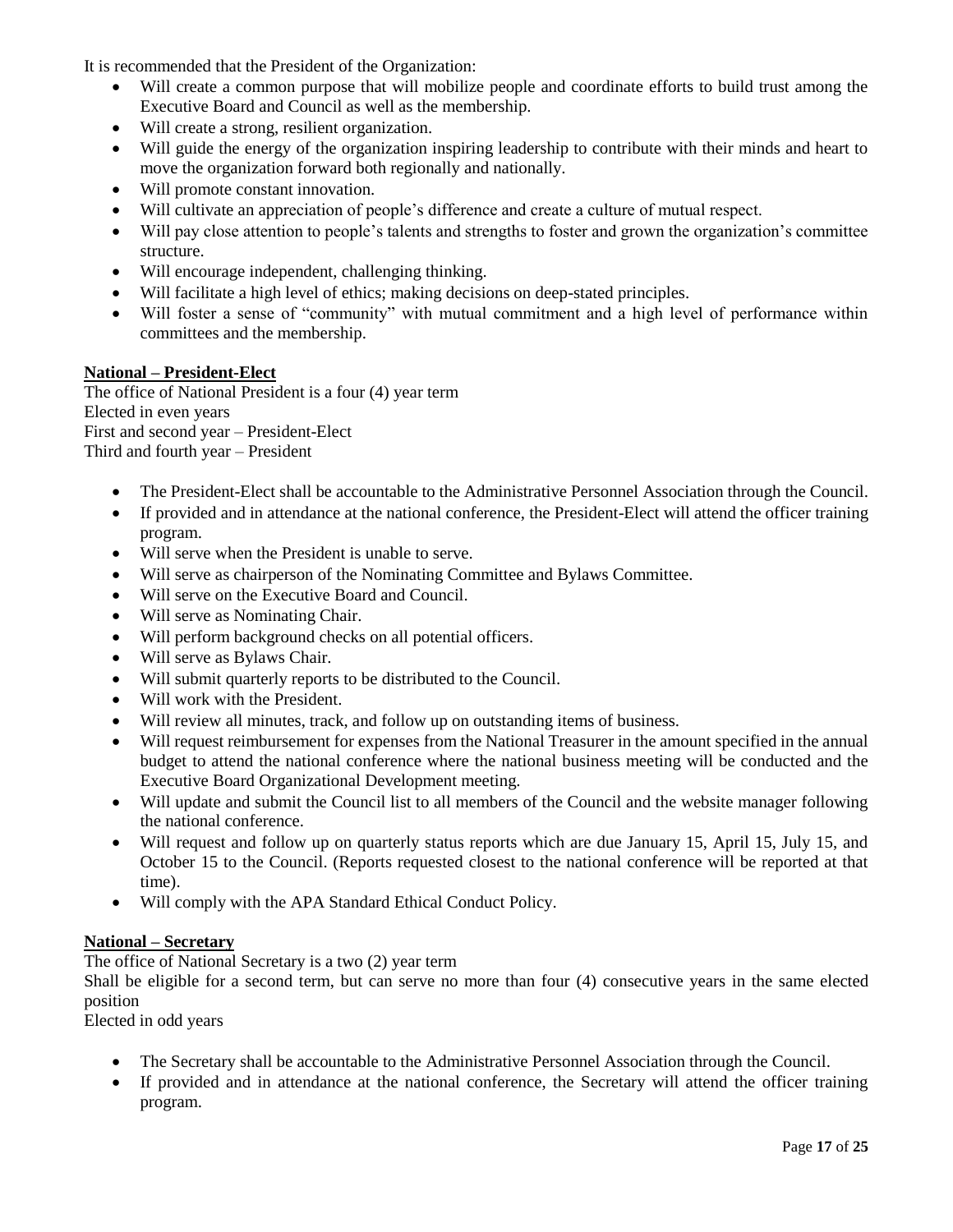- Will record minutes for ALL national APA meetings to include the Council and Executive Board meetings and will include any financial reports or discussions in the minutes.
- Will distribute minutes within thirty (30) days of the meeting to the Executive Board, the Council, and when appropriate, the membership.
- Will post the minutes of the Council and national business meetings onto the website within thirty (30) days at the end of the national conference.
- Will work with and handle any correspondence as requested by the president.
- Chair the Communications Committee.
- Will submit quarterly reports to the President-Elect to be distributed to the Council which are due January 15, April 15, July 15, and October 15 to the Council. (Reports requested closest to the national conference will be reported at that time.)
- Will maintain an editable copy of the APA Bylaws and APA Guidelines.
- Will maintain the Manual of Operations to include the APA Bylaws, APA National Guidelines, Certification Guidelines, Membership Handbook and all forms to be included in the appendix of the manual.
- Will comply to the APA Standard Ethical Conduct Policy.

### **National – Treasurer**

The office of National Treasurer is a two (2) year term

Shall be eligible for a second term, but can serve no more than four (4) consecutive years in the same elected position

Elected in odd years

- The Treasurer shall be accountable to the Administrative Personnel Association through the Council.
- If provided and in attendance at the national conference, the Treasurer will attend the officer training program.
- Shall receive and appropriately disburse funds within fifteen (15) business days of request.
- Chair the Finance Committee.
- Will work with and provide any financial reports as requested by the president.
- Will work with the Executive Board and Council to develop an annual budget.
- Will strive to develop a balanced budget with a contingency plan for expenditures that exceed amounts budgeted, to be presented during the national business meeting.
- Will work with the Executive Board to develop annual budget prior to national business meeting and send proposed budget thirty (30) days prior to the national conference to the Executive Board and the Council.
- Will make all deposits and disbursements for APA using appropriate accounts.
- Will issue checks if an approved budgeted expense and accompanied by authorized check request and substantiating invoices/receipts.
- Will send/email copies of membership renewal forms and certification forms to the Membership Chair and National Council on Accreditations and Standards Chair.
- Will track accounts and funds using appropriate accounting software.
- Will complete and send IRS Form 990 by required deadline annually.
- Will prepare year-end balance sheet, income and expense report, and budget report.
- Will arrange for yearly outside audit and submit report to the Council at the national conference.
- Will send approved budget for distribution to membership upon request.
- Will keep abreast of the financial condition of the organization and be in consultation with the National President and Council with any concerns.
- Will keep current the three (3) signatures on the APA bank account signature card. A card with a new president's signature will be obtained in the city of the national conference immediately following the election of the President-Elect. Authorize the selection of three (3) signatures on the APA bank account signature card. This will be done in the city of the national conference immediately following the election of the President-Elect.
- Will receive committee requests for budgeted items.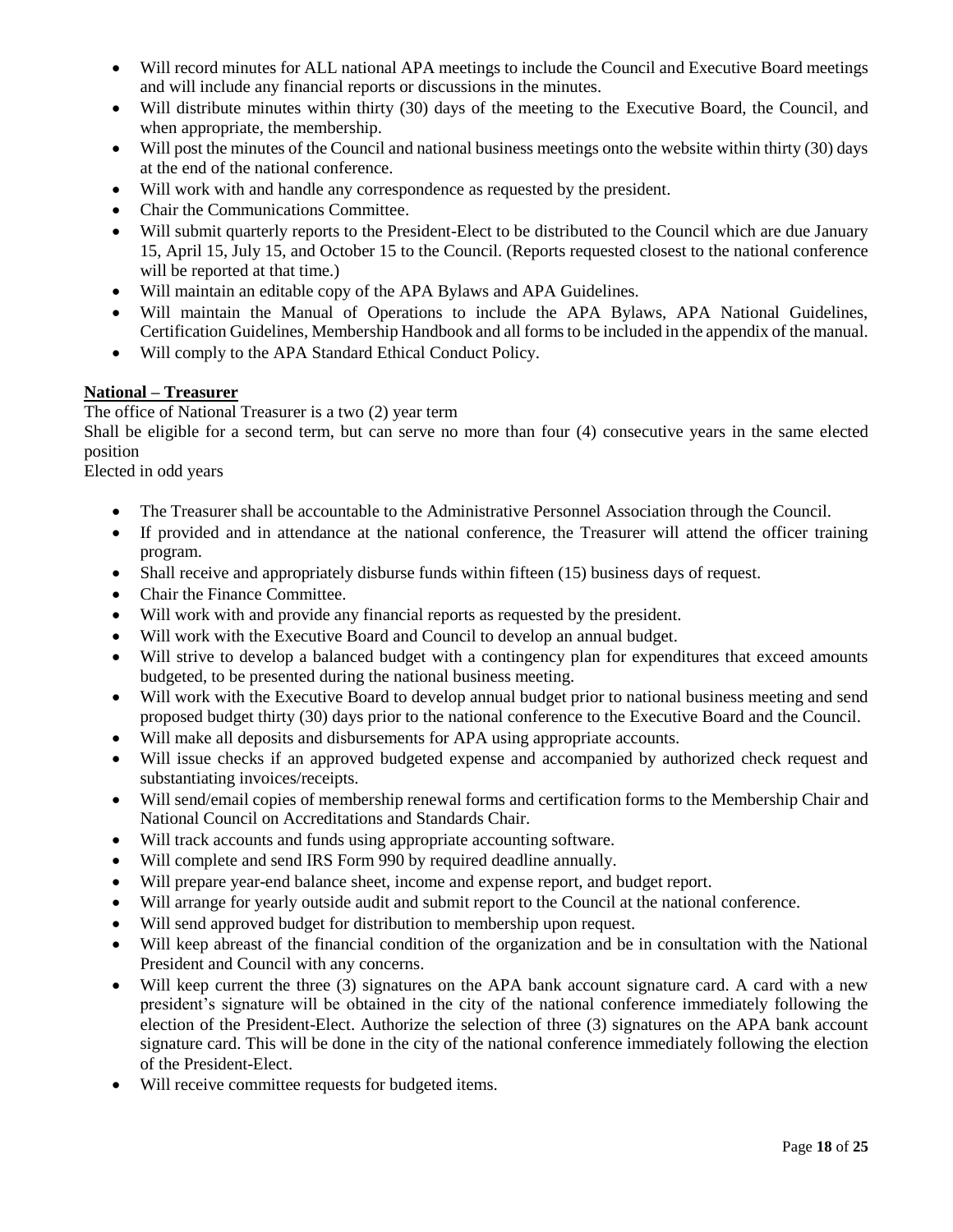- Will submit quarterly reports to the President-Elect to be distributed to the Council which are due January 15, April 15, July 15, and October 15 to the Council. (Reports requested closest to the National Conference will be reported at that time.)
- Will work with the National Conference Planning Committee Chair to facilitate an effective procedure in accurately collecting registration and associated fees for the national conference.
- Will report quarterly on the donations to the National Scholarship fund and send acknowledgment to donors.
- Make recommendations regarding investments to both capital and general funds.
- Will ensure that restricted funds should be kept restricted for the purpose for which they are given (such as, Scholarship).
- Will comply to the APA Standard Ethical Conduct Policy.

When a new treasurer is elected, a period of eight  $(8)$  weeks will be allowed for the transition to allow time for an audit to be performed prior to the transition.

## **National Council on Accreditations and Standards Chair**

- The Council on Accreditations and Standards Chair will be accountable to the Administrative Personnel Association through the Council.
- If provided and in attendance at the national conference, the National Council on Accreditations and Standards Chair will attend the officer training program.
- Will serve as the chairperson of the National Council on Accreditations and Standards.
- Will maintain the certification records.
- Will submit quarterly reports to the President-Elect to be distributed to the Council which are due January 15, April 15, July 15, and October 15 to the Council. (Reports requested closest to the national conference will be reported at that time.)
- Will comply with the APA Standard Ethical Conduct Policy.

### **National Membership Chair**

- The Membership Chair will be accountable to the Administrative Personnel Association through the Council.
- Will serve as chairperson of the National Membership Committee.
- Will attend all National Executive Board meetings and Council meetings.
- Will serve a two (2) year appointed term, and is eligible to serve a second two (2) year term.
- Will appoint a vice-chair to work with the National Membership Committee. This vice-chair maybe a regional membership chair.
- Will look for innovative ways to recruit new members and maintain existing membership.
- Will work with the National Membership Committee to be an advocate for members of APA.
- If provided and in attendance at the national conference, the National Membership Chair will attend the officer training program.
- Will work with the National Treasurer to maintain accurate records of members with dues in arrears.
- Will submit quarterly reports to the President-Elect to be distributed to the Council which are due January 15, April 15, July 15, and October 15 to the Council (Reports requested closest to the National Conference will be reported at that time.)
- Will comply with the APA Standard Ethical Conduct Policy.

#### **National Conference Planning Committee Chair**

- The National Conference Planning Committee Chair will be accountable to and a member of the Administrative Personnel Association Council.
- Will serve as chairperson of the National Conference Planning Committee.
- Will request reimbursement for expenses from the National Treasurer in the amount specified in the annual budget to attend the national conference and the hotel site visit.
- Will work closely with the National President to ensure all requests are incorporated into the event and in planning process.
- Will prepare a budget for review and approval of the Executive Board.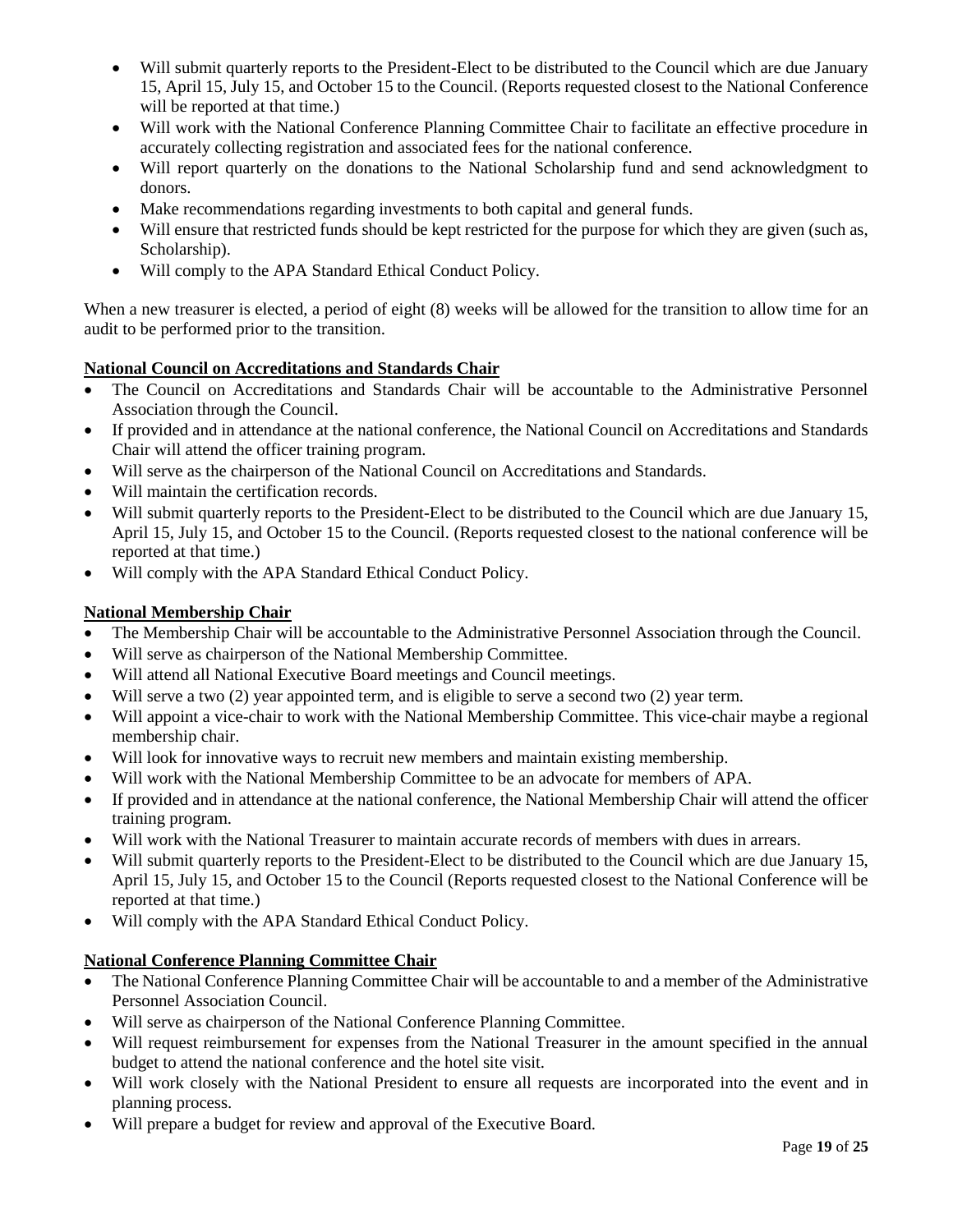- Will solicit members to participate on the committee.
- Will prepare Request for Proposals for hotels of future conference sites.
- Will select meals and entertainment for the conference.
- Will work with the hotel staff to ensure a pleasurable event for conference attendees.
- Will work with the Treasurer in filing for tax exemption of future conference sites.
- Will stay within the legal confines of the contract at all times and not jeopardize the organization by breaching the contract.
- Will manage all conference expenses by providing signoff for the Treasurer to pay.
- Will provide the Treasurer with a copy of all signed contracts.
- Will recommend to the Executive Board increased in the conference registration fee.
- Will work with the National Treasurer to facilitate an effective procedure in accurately collecting registration and associated fees for the national conference. Will submit quarterly reports to the President-Elect to be distributed to the Council which are due January 15, April 15, July 15, and October 15 to the Council. (Reports requested closest to the National Conference will be reported at that time.)
- Will comply with the APA Standard Ethical Conduct Policy.

## **Regional – President**

The office of Regional President is a four (4) year term Elected in even years First and second year – President-Elect Third and fourth year – President

- The President shall be accountable to the Administrative Personnel Association through the Regional Executive Board.
- If provided and in attendance at the national conference, the Regional President will attend the officer training program.
- Will preside at the regional annual conference and business meeting or any electronic meetings of the Regional Executive Board.
- May appoint a parliamentarian as needed for the annual regional business meeting.
- Will appoint a Council on Accreditation and Standards Chair and a Membership Chair in even years.
- Will appoint committee chairpersons, upon beginning term of office and when a vacancy occurs within thirty (30) days of vacancy.
- Will serve as ex-officio member of all committees except Nominating Committee.
- Will communicate with the Regional Executive Board.
- Will be a member of the Council, the National Nominating Committee, and may serve as a member of one of the national committees.
- Will be reimbursed from the regional treasury, funds permitting, to attend the annual meeting where the regional business meeting will be conducted.
- Will preside at the annual conference regional business meeting.
- Will prepare annual report posted on APA website and send to National President electronically for disbursement prior to the national conference.
- Will maintain a list of current officers and committees and will disseminate to the Regional Executive Board and national officers within thirty (30) days of regional business meeting or after any changes occur.
- Will assume other duties as they arise.
- Will be available to promote the organization whenever and wherever possible.
- Will reside within the boundaries of the region.
- Will abide by the National Policy and Procedures Manual.
- The President will maintain a three-ring binder which would include a minimum of the following plus all other reports.
	- o Executive Committee list including all appointed chairs
	- o Minutes of the past two year's meetings
	- o Agenda for all such meetings
	- o A copy of the last two year's financial statements and reports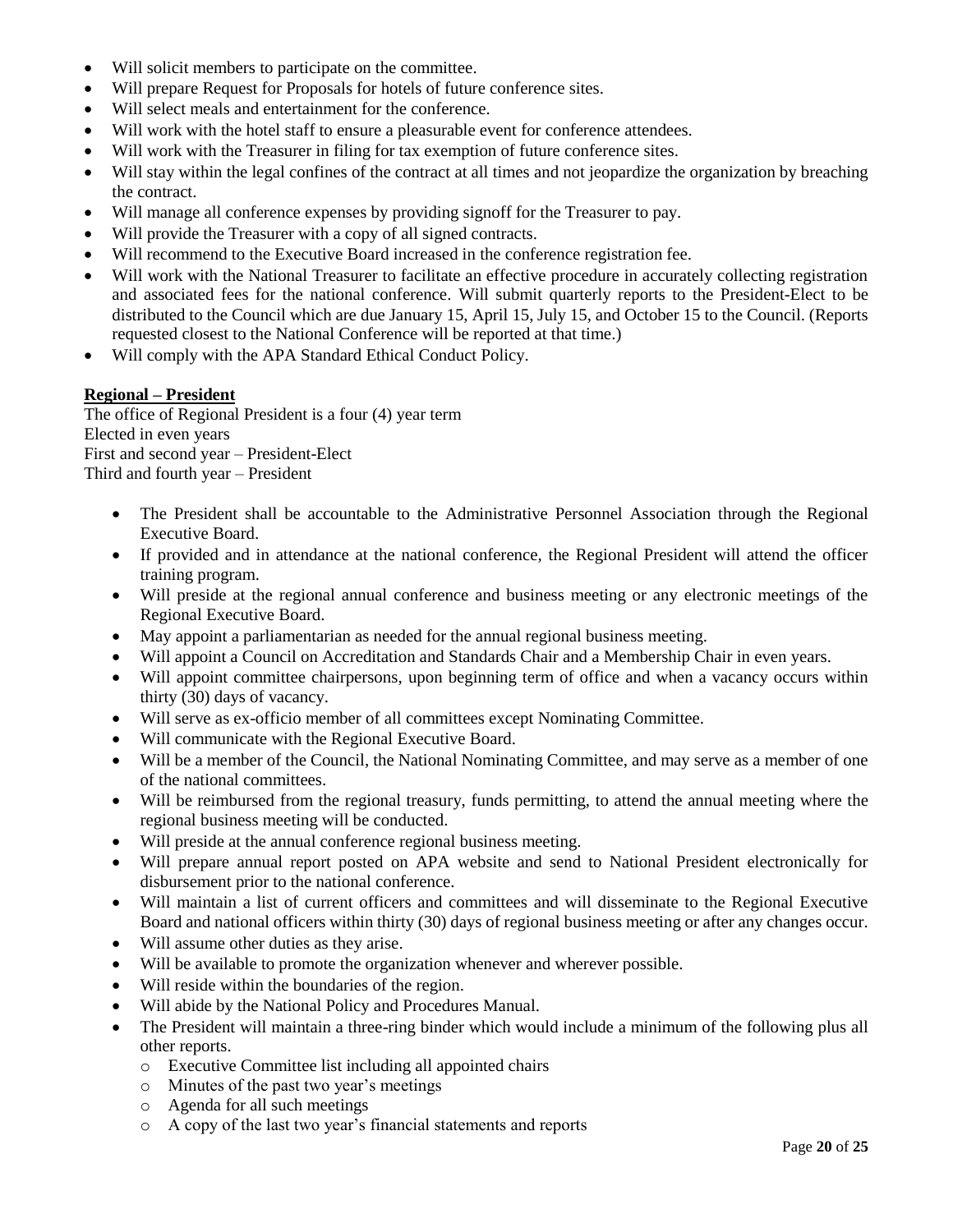- o A current copy of the Manual of Operations to include updated APA Guidelines
- o Bylaws
- o Copy of the hotel contract from the previous year
- Will ensure that all rules, regulations, trusts, and provisions applicable to all funds of the region and their administration and all policies adopted by the Executive Bard are in compliance.
- Will perform the additional duties as outlined in the Regional APA Guidelines. If there are not regional guidelines available then the National Guidelines will be referenced where applicable.
- Will comply with the APA Standard Ethical Conduct Policy.

It is recommended that the President of the Organization:

- Will create a common purpose that will mobilize people and coordinate efforts to build trust among the Executive Board and Council as well as the membership.
- Will create a strong, resilient organization.
- Will guide the energy of the organization inspiring leadership to contribute with their minds and heart to move the organization forward regionally.
- Will promote constant innovation.
- Will cultivate an appreciation of people's difference and create a culture of mutual respect.
- Will pay close attention to people's talents and strengths to foster and grown the organization's committee structure.
- Will encourage independent, challenging thinking.
- Will facilitate a high level of ethics; making decisions on deep-stated principles.
- Will foster a sense of "community" with mutual commitment and a high level of performance within committees and the membership.

### **Regional – President-Elect**

The office of National President is a four (4) year term Elected in even years First and second year – President-Elect Third and fourth year – President

- The President-Elect shall be accountable to the Administrative Personnel Association through the Executive Board.
- If provided and in attendance at the national conference, the Regional President-Elect will attend the officer training program.
- Will serve when the President is unable to serve.
- Will serve as chairperson of the Nominating Committee and Bylaws Committee.
- Will request and follow up on quarterly status reports which are due January 15, April 15, July 15, and October 15 to the Executive Board.
- Will perform the additional duties as outlined in the Regional APA Guidelines. If there are no regional guidelines available then the National APA Guidelines will be referenced where applicable.
- Will comply with the APA Standard Ethical Conduct Policy.

## **Regional – Secretary**

The office of Regional Secretary is a two (2) year term

Shall be eligible for a second term, but can serve no more than four (4) consecutive years in the same elected position

Elected in odd years

- The Secretary shall be accountable to the Administrative Personnel Association through the Executive Board.
- If provided and in attendance at the national conference, the Secretary will attend the officer training program.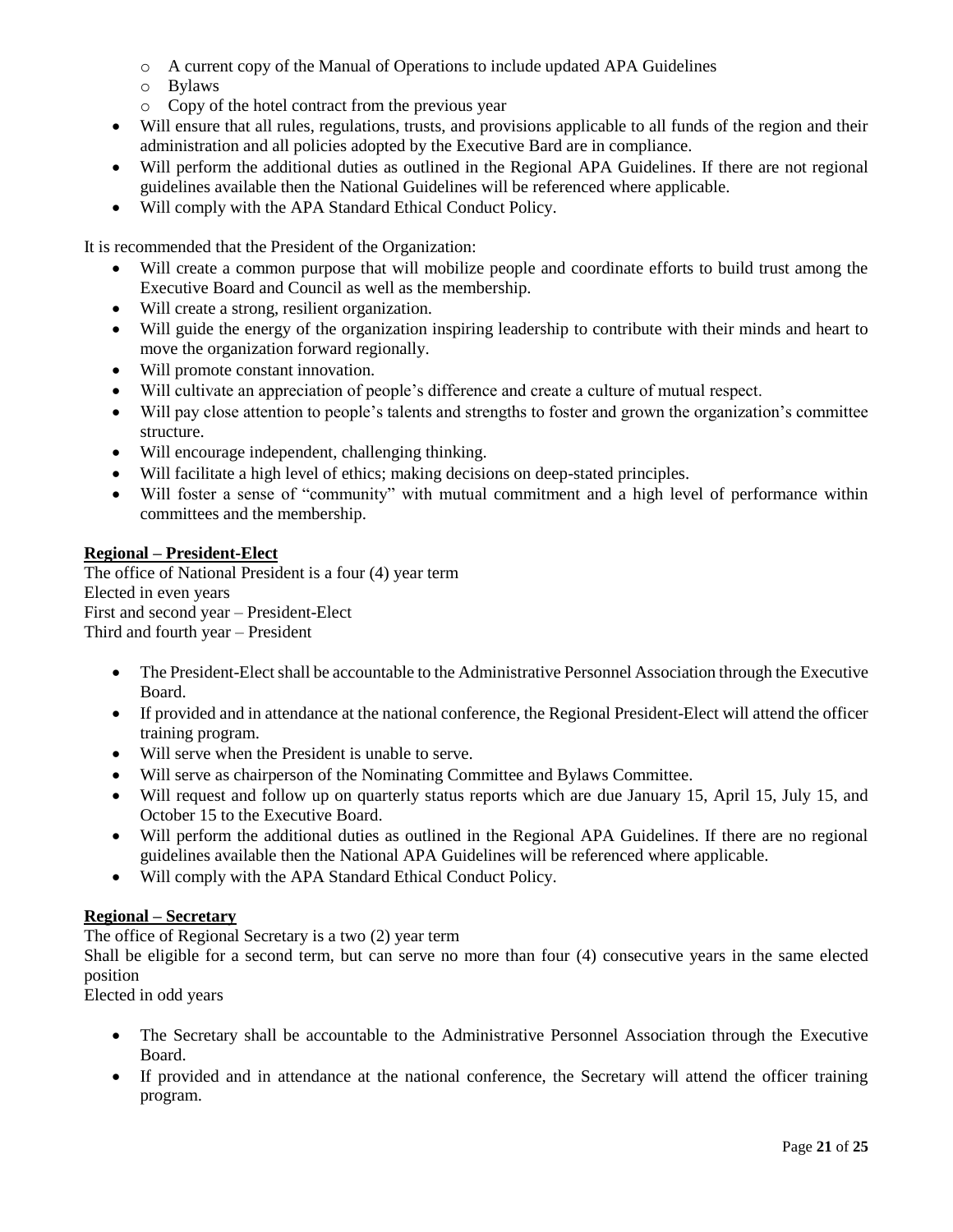- Will record minutes for ALL regional APA meetings and the Executive Board meetings and will include any financial reports or discussions in the minutes.
- Will distribute minutes within thirty (30) days of the meeting to the Executive Board and when appropriate, the membership.
- Will maintain, store, and preserve any and all documents as requested by the Executive Board.
- Will work with and handle any correspondence as requested by the president.
- Chair the Communications Committee.
- Submit quarterly reports to the President-Elect to be distributed to the Executive Board.
- Will maintain an editable copy of the APA Bylaws and APA Guidelines.
- Will maintain the Manual of Operations to include the APA Bylaws, APA Regional Guidelines, Certification Guidelines, Membership Handbook and all forms to be included in the appendix of the manual.
- Will maintain five (5) years of minutes that are passed from secretary to secretary.
- Will pass secretarial records to the new secretary within thirty (30) days of the end of their term.
- Will coordinate orientation and training for the new secretary in cooperation with the outgoing secretary during an agreed upon time during the regional conference.
- Be responsible for all APA regional communications to members and to endeavor to promote APA to all churches presbyteries, and synods.
- Ensure that a monthly newsletter is distributed, following final approval from the Regional President.
- Will furnish to the conference host committee minutes of both the Executive Board and regional business meeting to be disbursed to the membership either electronically or for placement in conference packet.
- Be responsible for all APA regional communications to members and to endeavor to promote APA to all churches, presbyteries, and synods.
- Prepare a procedures manual including all functions of the communications team.
- Will perform the additional duties as outlined in the Regional APA Guidelines. If there are no regional guidelines available then the National APA Guidelines will be referenced where applicable.
- Will comply to the APA Standard Ethical Conduct Policy.

## **Regional – Treasurer**

The office of National Treasurer is a two (2) year term

Shall be eligible for a second term, but can serve no more than four (4) consecutive years in the same elected position

Elected in odd years

- The Treasurer shall be accountable to the Administrative Personnel Association through the Executive Board.
- Shall receive and appropriately disburse funds within fifteen (15) business days of request.
- Chair the Finance Committee.
- Submit quarterly reports to the President-Elect to be distributed to the Executive Board.
- If provided and in attendance at the national conference, the Regional Treasurer will attend the officer training program.
- Will work with and provide any financial reports as requested by the president.
- Will maintain, store, and preserve any and all financial documents as required by law and the Executive Board.
- Will be responsible for all accounting functions of the regional organization.
- Will arrange for a yearly outside audit send a copy to the National Treasurer (this does not have to be a CPA, but a review of the books by an unrelated person).
- Will report in writing to the National Treasurer the results of the annual audit.
- Will work with the Regional Conference Planning Committee Chair to facilitate an effective procedure in accurately collecting registration and associated fees for the regional conference.
- Will receive all monies from the Regional Conference Planning Committee Chair of the annual regional conference, make deposits, and pay bills within ten (10) days of submissions.
- Will prepare a written report and present it during the annual regional business meeting.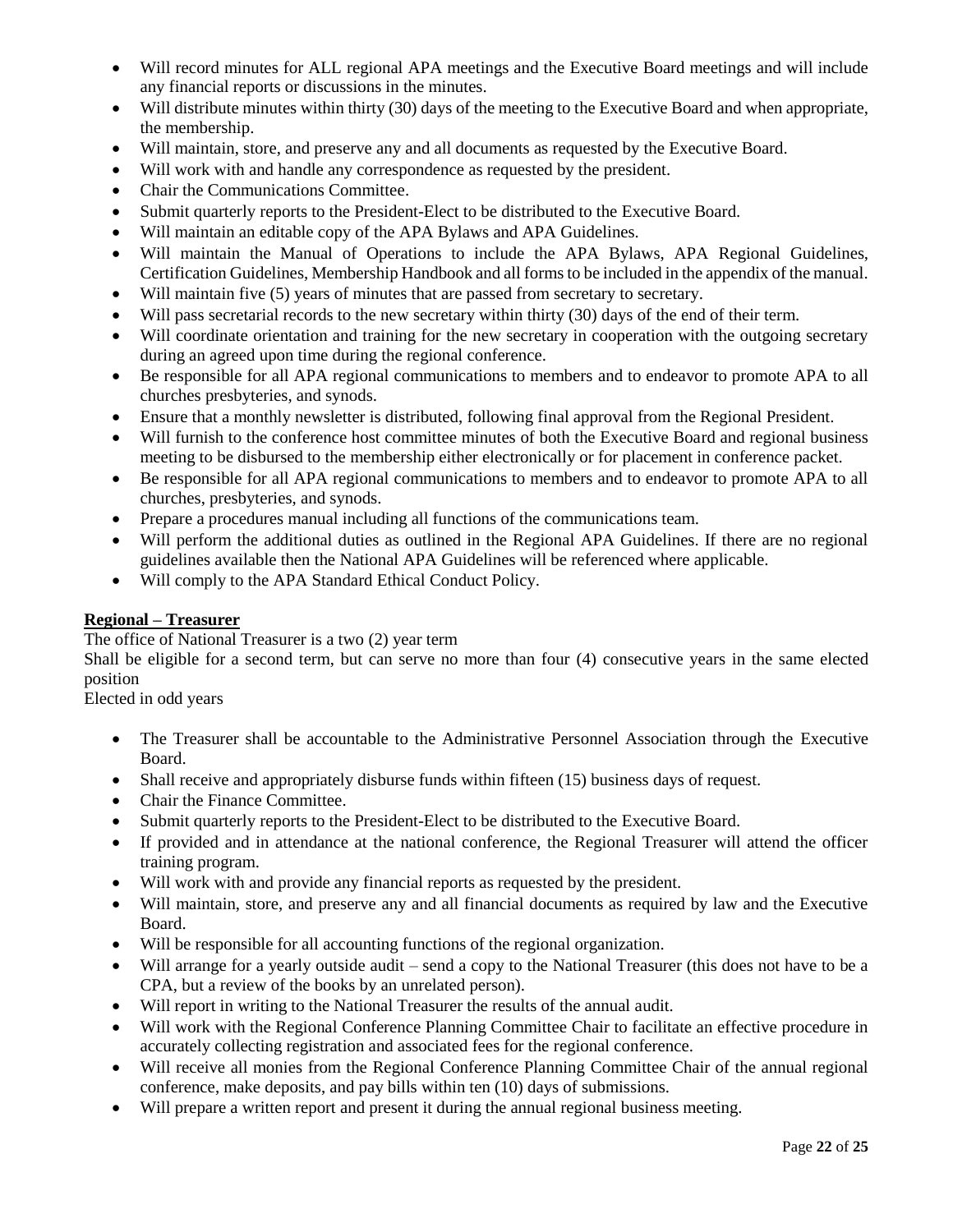- Will make all deposits and disbursements for the region using appropriate accounts.
- Will issue checks if an approved budgeted expense and accompanied by authorized check request and substantiating invoices/receipts.
- Will reconcile checking and savings accounts monthly and attach reconciliation reports to bank statements.
- Will open new accounts only with the authority of the Regional Executive Board. The Regional Executive Board will determine who the authorized check signers should be. Ideally there will be a minimum of three (3) signers whose names should appear in the minutes.
- Will maintain a file of bank statements, reconciliations, paid check requests, and deposits.
- Will track accounts and funds (preferably using accounting software).
- Will ensure designated funds are tracked separately and use only for the purposes designated.
- Will prepare quarterly reports and send/email to the Regional Executive Board.
- Will prepare a year-end balance sheet income and expense report and budget report.
- Will perform the additional duties as outlined in the Regional APA Guidelines. If there are no regional guidelines available then the National APA Guidelines will be referenced where applicable.
- Will comply to the APA Standard Ethical Conduct Policy.

The Regional Executive Board will determine an amount, that when exceeded, requires two (2) signatures. (The national policy requires two (2) signatures on any check over \$2,000).

When a new treasurer is elected, a period of eight (8) weeks will be allowed for the transition to allow time for an audit to be performed prior to the transition.

## **Regional Council on Accreditations and Standards Chair**

- The Council on Accreditations and Standards Chair will be accountable to the Administrative Personnel Association through the Executive Board.
- If provided and in attendance at the national conference, the Regional Council on Accreditations and Standards Chair will attend the officer training program.
- Will serve as a member of the National Council on Accreditations and Standards.
- Will maintain the certification records and transmit record information to the National Council on Accreditations and Standards Chair.
- Will submit quarterly reports to the President-Elect to be distributed to the Executive Board.
- Will comply with the APA Standard Ethical Conduct Policy.

## **Regional Membership Chair**

- The Membership Chair will be accountable to the Administrative Personnel Association through the Executive Board.
- Will serve as a member of the National Membership Committee.
- If provided and in attendance at the national conference, the Regional Membership Chair will attend the officer training program.
- Will work with the National Membership Chair to maintain accurate records of members with dues in arrears.
- Will submit quarterly reports to the President-Elect to be distributed to the Executive Board.
- Will comply with the APA Standard Ethical Conduct Policy.

## **Regional Conference Planning Committee Chair**

- The Conference Planning Committee Chair will be accountable to and a member of the Administrative Personnel Association Council.
- Will serve as chairperson of the Regional Conference Planning Committee.
- Will submit quarterly reports to the President-Elect to be distributed to the Executive Board.
- Will work with the Regional Treasurer to facilitate an effective procedure in accurately collecting registration and associated fees for the regional conference.
- Will comply with the APA Standard Ethical Conduct Policy.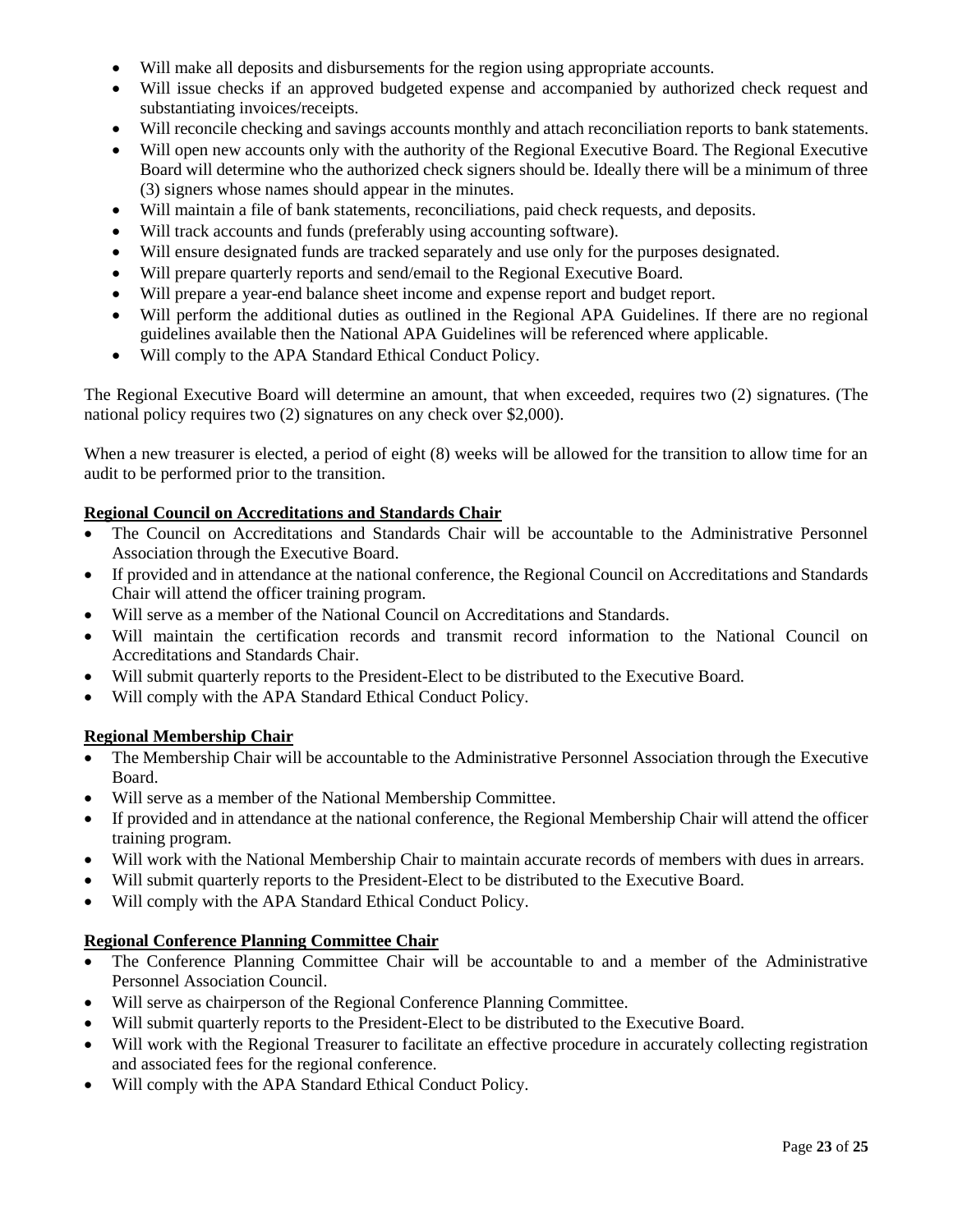### **INSTALLATION OF OFFICERS Service of Installation of Newly Elected Officers**

**President:** As President of the Administrative Personnel Association, it is my duty and privilege to administer the oath to these newly elected officers. In Paul's letter to the Corinthians, he said, "There are different kinds of gifts. But it is the same Holy Spirit who gives them. There are different kinds of work to be done for Him. But the work is for the same Lord. There are different ways of doing His work, but it is the same God who uses all these in all people. The Holy Spirit works in each person in one way or another for the good of all . . . . God gives to each person as God wants to give."

I bring (name of person/s), the membership of the Administrative Personnel Association has chosen you to serve as officer/s of this organization. You have been called and prepared by God to do God's work in the church. Are you willing to be installed as (name of office/s)? Are you?

### **Response:** I am

**President:** As an officer, do you accept the responsibility to help lead the Administrative Personnel Association and accept the opportunity to serve the Presbyterian Church (U.S.A.)? Do you?

#### **Response:** I do

**President:** Will you, with the help of God, serve this organization with energy, intelligence, imagination, and love? Will you?

### **Response:** I will

**President:** (To the members) Do we accept this/these newly elected officer/s chosen by God and this membership to guide us in the upcoming year? Do we promise to encourage, respect, support, and pray for them as they carry out their duties? Do we?

#### **Response:** We do

**President:** Let us pray. Gracious and Loving God, you have called us into this ministry to be ambassadors of Jesus our Savior. Let the message of reconciliation be forever in our minds. Give us patience, compassion, courage, and discipline as we walk together. May we be examples of the rule that Jesus taught – to treat others as we would like to be treated. Guide these officers, Lord, we pray, so that whatever they do, in word or deed, it is done to the glory of God. Amen.

#### **PRESBYTERY APA RECOGNITION CEREMONY**

APA is one (1) of four (4) organizations that work through the PC(USA) to offer certification for those members who work in the Presbyterian Church (U.S.A.) and its entities. APA offers three (3) levels of certification, specialized ministry, and extended continuing education hours beyond all three (3) levels. Level one (1) requires forty (40) hours of study, level two (2) requires forty-five (45) hours of study, level three (3) requires fifty (50) hours of study and continuing education requires fifty (50) hours of study.

Our (name of presbytery) has a member of APA who has reached his/her certification in (level of certification) and our (Name of presbytery) would like to recognize his/her accomplishments today. (Ask them to come forward at this time) (Name of recipient/s) is the (job title) at (employer name). (Name of recipient/s) has reached (level of certification) in the certification process.

#### *Prayer (Or you may offer your own)*

*Let us pray:*

*Almighty God, in every age you have chosen servants to speak your Word and lead your loyal people. We thank you for (Name of Recipient/s) whom you have called to serve you as Certified Church Administrators. Give them*